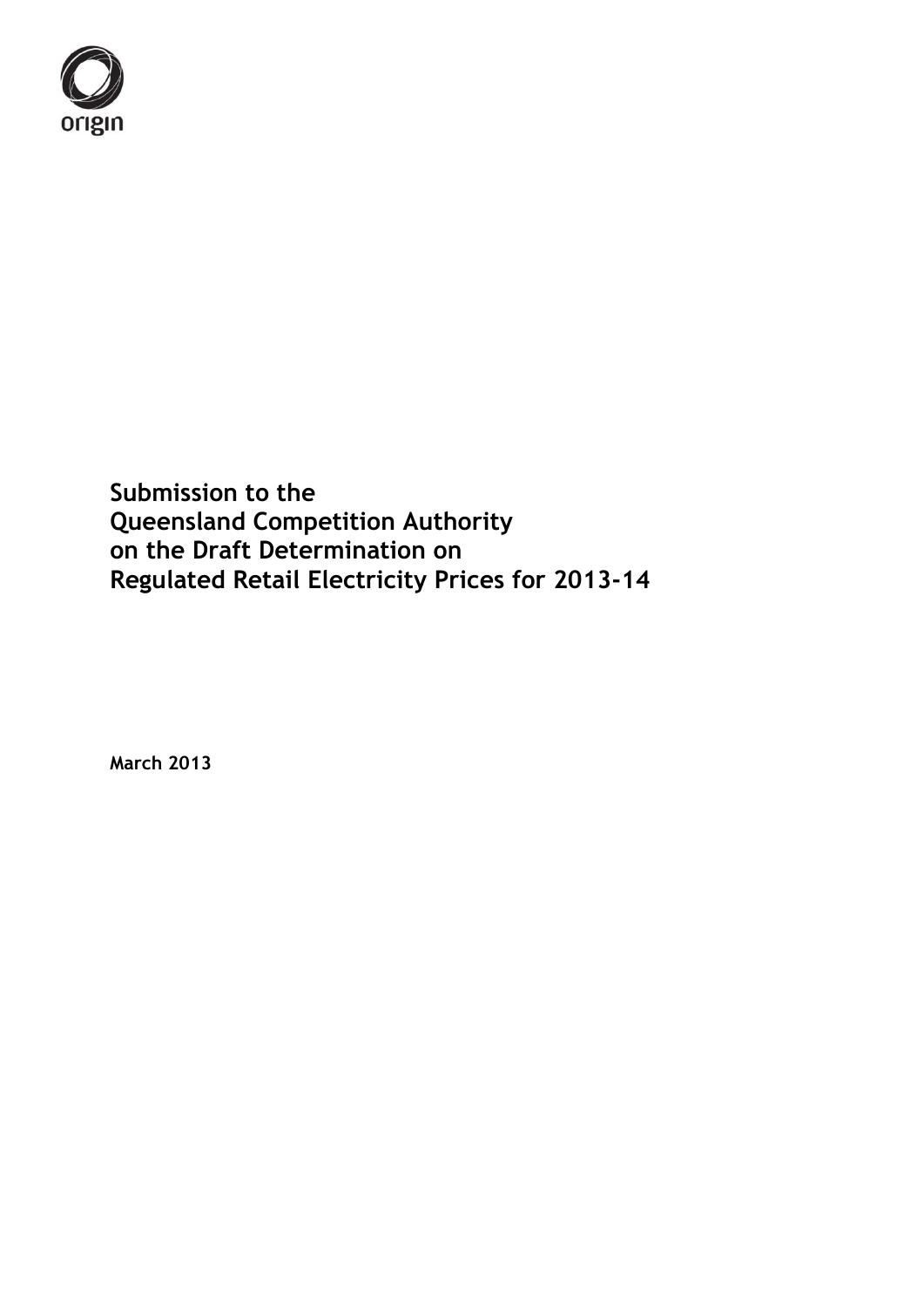# **Contents**

| 3. |  |
|----|--|
|    |  |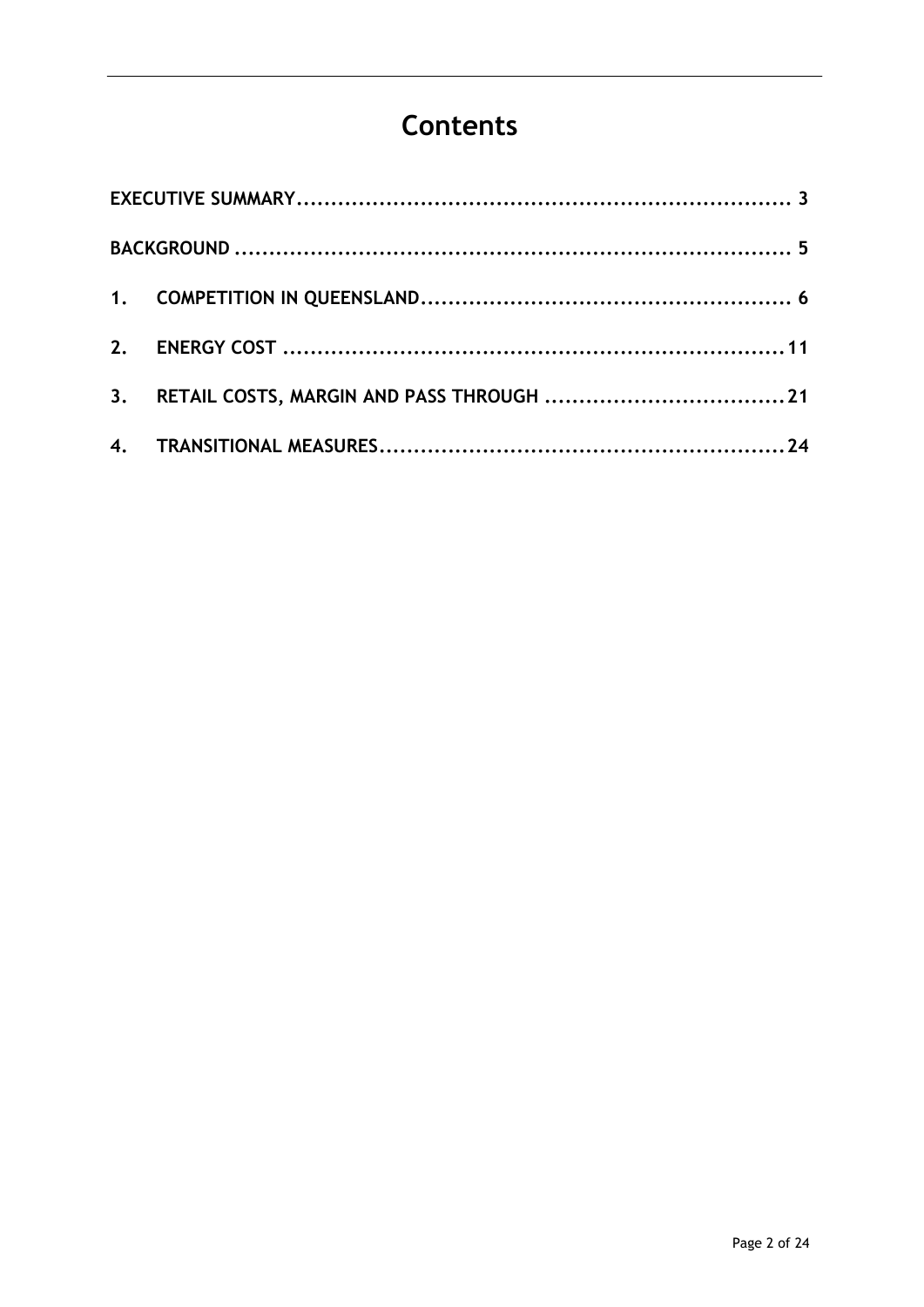## <span id="page-2-0"></span>**Executive Summary**

Origin Energy (Origin) appreciates the opportunity to respond to the Queensland Competition Authority"s (QCA) *Draft Determination on Regulated Electricity Prices for the period 2013-14* ("the Draft Decision").

Origin supports many of the findings of this Draft Decision, but seeks to raise a number of issues, in particular in relation to the effectiveness of competition in Queensland, the methodology used to model the cost of wholesale electricity, and the application of the pass-through mechanism.

#### *Competition*

The terms of reference require that the QCA have regard to the effect of regulated retail prices upon competition. Hence, regulated retail tariffs should be set at a level that is sufficient to protect and promote competitive market offers. Origin's previous submission sought to demonstrate that there had been a reduction in competition as a result of the QCA"s 2012-13 tariff decision. Competitive activity continues to fall, with a 41 percent drop in spending on above the line marketing activity among the three major retailers between 2011 and 2012,<sup>1</sup> a fall in advertised discounts from the three major retailers, from between 10-13 percent in May 2012 to between 7-9 percent in March 2013, and a fall in average churn from 21 to 18 percent between 2011 and 2012. $^2$ 

Churn in Queensland in January 2013 (excluding Ergon) was 15 percent, compared to 20 percent in NSW, 24 percent in South Australia and 28 percent in Victoria. In situ churn (that is, excluding home movers) appears to have fallen below 10 percent in Queensland (see Figure 1, Confidential Appendix<sup>3</sup>).

#### *Wholesale energy cost*

Origin maintains that the QCA"s proposed market-based approach to setting the wholesale energy cost allowance does not adequately capture the costs faced by retailers in providing wholesale energy. Origin accepts that the market-based approach is currently the QCA"s preferred methodology and hence this submission does not reiterate our views on the need to reference long-run marginal cost. Instead, we focus on the shortcomings of the market-based approach as adopted. A number of adjustments are required to the market-based methodology before it can accurately reflect the cost to a standard retailer of securing wholesale energy, in particular to ensure contract price data represents retailers" hedging costs and that Pool price modelling reflects the variability of customer demand.

There is a fundamental inconsistency in the way ACIL Tasman has estimated wholesale energy costs in relation to power purchase agreements (PPAs) and owned generation. If PPAs are to be included in the bidding behaviour of generators to determine the modelled cost of Pool prices, then the cost of PPAs must also be included in the costs borne by retailers; otherwise, the approach factors in the benefit provided to customers from PPAs,

 $\overline{a}$  $1$  Data provided by AC Nielsen.

 $2$  Churn figures exclude Ergon.

<sup>&</sup>lt;sup>3</sup> Based on Origin losses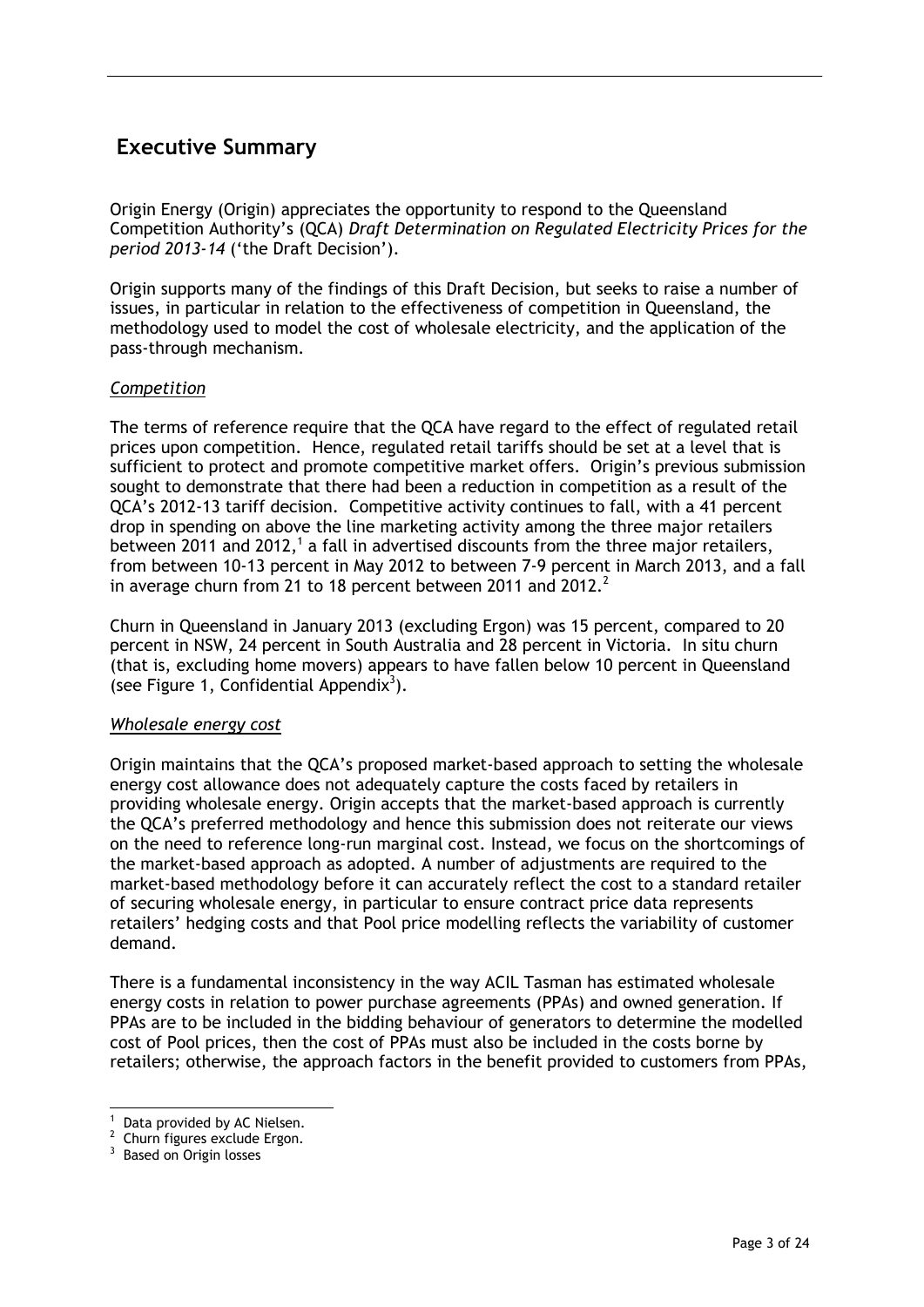but not their cost:

- ACIL"s modelling of Pool prices accounts for PPAs and vertically integrated generation. This delivers a lower Pool price outcome than would be the case in the absence of retailer owned and long term contracts, as the model reduces plant bids (and hence Pool prices) to reflect an assumed higher level of generator contract cover and competition among supply side participants.
- The Futures market price similarly reflects the role that PPA"s (and other hedge  $\bullet$ contracts) play in determining generating bidding behaviour and hence Pool prices.
- The QCA"s allowance for wholesale energy costs does not recognise the cost to retailers of purchasing electricity under PPAs or the generation plant they own.

The QCA has rejected Origin"s previous submission that Futures prices would be higher in the absence of PPAs and own generation. The QCA"s view was that:

"If retailers were to purchase all of their load through the Futures market, generators would also be selling all of their load through the Futures market. The one change would most likely be offset by the other."

However, this is not the case. PPAs are required to secure funding for generation, so in the absence of PPAs there would be less generation capacity in the market and so both Pool and Futures prices would be higher. Furthermore, the Futures market in Queensland for 2014 is insufficiently liquid to give a reliable indication of the cost of energy. A more cost reflective and consistent approach would be to include PPAs and own generation in both the calculation of hedge and Pool costs.

ACIL Tasman"s load forecast is a criticial component in estimating the wholesale energy cost. Origin is concerned that the forecast load profile is not suitably representative of demand conditions in the Queensland wholesale market. The underlying demand data used to project load scenarios is a limited data set taken during a period of mild weather. The methodology used to simulate and project this load data forward is also inadequate, including in the way variability is modelled, the way the data is scaled to fit AEMO"s probabilistic demand forecast, and assumptions about the impact of PV generation on the Energex NSLP. Notwithstanding the penetration of PV systems, Origin does not expect that load flex has disappeared from the mass market segment; rather, ACIL Tasman"s sampling methodology has not correctly captured the impact of weather on the NSLP. The modelling of Pool prices using this load data gives rise to further concern given the absence in the modelling of intra-regional network constraints and the use of hourly rather than 5 minute trading intervals. When combined with an assumed high level of contract cover (at low contract prices), these deficiencies lead to an inaccurately low cost outcome.

#### *Pass through*

Origin welcomes the QCA"s draft decision to allow for a pass through mechanism to address regulatory and tax uncertainty. However, Origin questions the logic of only applying this to FY15 and FY16. The mechanism should also apply to FY14. If the QCA believes a price adjustment in FY14 is not possible under the regulatory framework then the pass through mechanism should ensure that any adjustment in FY15 accounts for under-recovery in FY13 and FY14.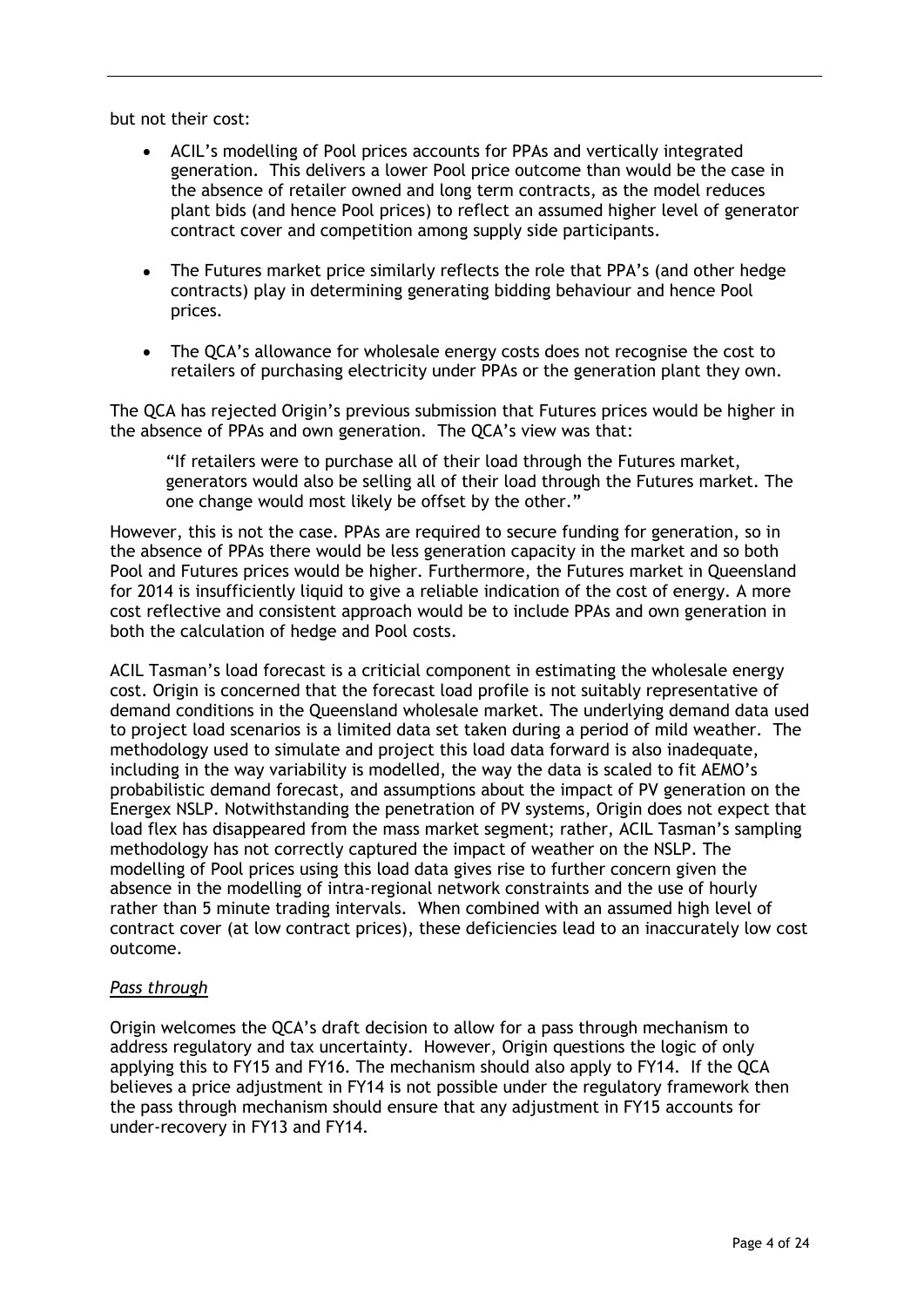## <span id="page-4-0"></span>**Background**

On 5 September 2012, the Minister for Energy and Water Supply provided the Authority a Delegation requiring it to determine regulated retail electricity prices (notified prices) for a three-year period from 1 July 2013 to 30 June 2016. While the task is delegated for three years (rather than a one-year period as previously), the Authority is still required to determine prices annually. The first determination is to apply from 1 July 2013 to 30 June 2014.

On 21 September 2012, 2 November 2012 and 12 December 2012, the Authority released three consultation papers on a range of matters relevant to this review that the Authority is required to consider, to which Origin provided responses. The Authority also ran a series of workshops across Queensland during November, December and February, in which Origin participated.

On 22 February 2013, the Authority released its Draft Determination on Regulated Retail Electricity Prices for 2013-14. This submission presents Origin"s views on the Draft Determination.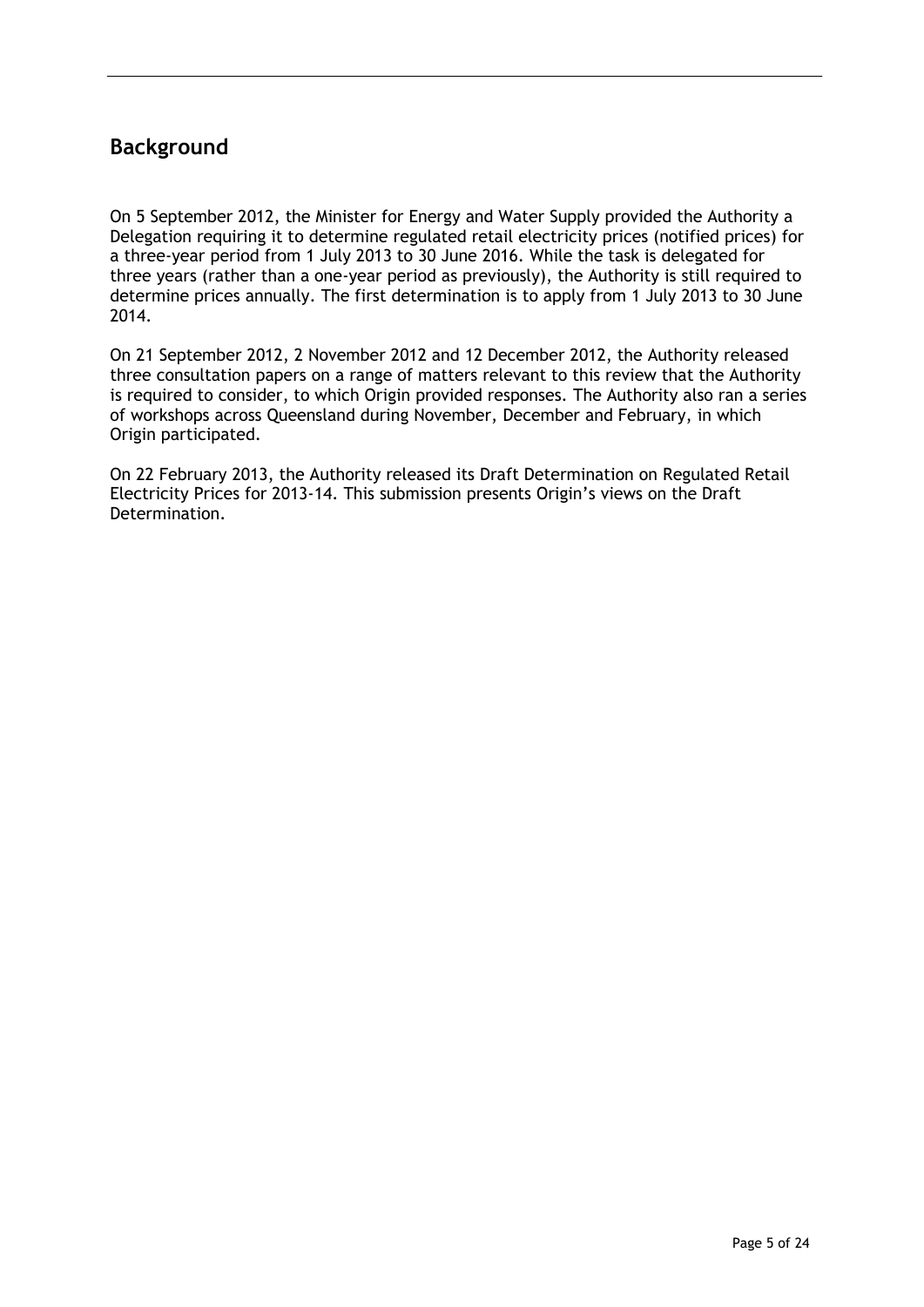## <span id="page-5-0"></span>**1. Competition in Queensland**

Retail price regulation is a second best alternative to a fully competitive deregulated market. To the extent the QCA"s price determination reduces competitive activity in south east Queensland, it will impede progress towards deregulation. Retail tariffs should therefore be set at a level that is sufficient to protect and promote competitive market offers.

In its Draft Determination, the QCA has expressly acknowledged that notified prices should not act as a constraint on the development of effective competition. The QCA has also stated that, as competition is still largely price driven, retailers must be able to offer discounts to the notified price in order to attract customers away from notified prices and build market share.

Prior to 2012, when tariff levels were cost reflective, competition was effective and customers were appropriately engaged. Since that time competitive activity has declined, falling relative to levels observed prior to the QCA"s FY13 pricing decision and relative to other states in the national market. This declining trend is on-going, as retailers divert resources away from the Queensland market. Those with significant capital invested in the state will persist for longer, but not indefinitely.

To support our contention that competition is falling, we highlight:

- Reduced spending on above the line marketing among the three major retailers, which fell from \$6 million in 2011 to \$3.5 million in 2012, a fall of 41 percent;<sup>4</sup>
- A fall in advertised discounts from the three major retailers, from between 10-13 percent in May 2012 to between 7-9 percent in March 2013; 5
- Reduced average churn, from 21 percent in 2011 to 18 percent in 2012 (excl. Ergon), and much lower in situ churn;<sup>6</sup>

Churn in the Queensland market (excl. Ergon) was 15 percent in January 2013, compared with 20 percent in NSW, 24 in South Australia and 28 percent in Victoria. In Victoria, where competition is effective:

- the market is mature but high levels of churn have been maintained, contrary to the contention that churn may be falling in Queensland because it is a mature market;
- more retailers have significant market share<sup>7</sup>.  $\bullet$

Figure 1 (over) shows churn for Queensland well below the other large NEM jurisdictions.

l

<sup>4</sup> Origin analysis based on survey data

<sup>&</sup>lt;sup>5</sup> Based on total discount available, based on highest discount advertised above the line

 $^6$  In situ churn figure based on Origin data only; see Figure 1, Confidential Appendix

 $7$  Based on Origin data only, see Figure 2, Confidential Appendix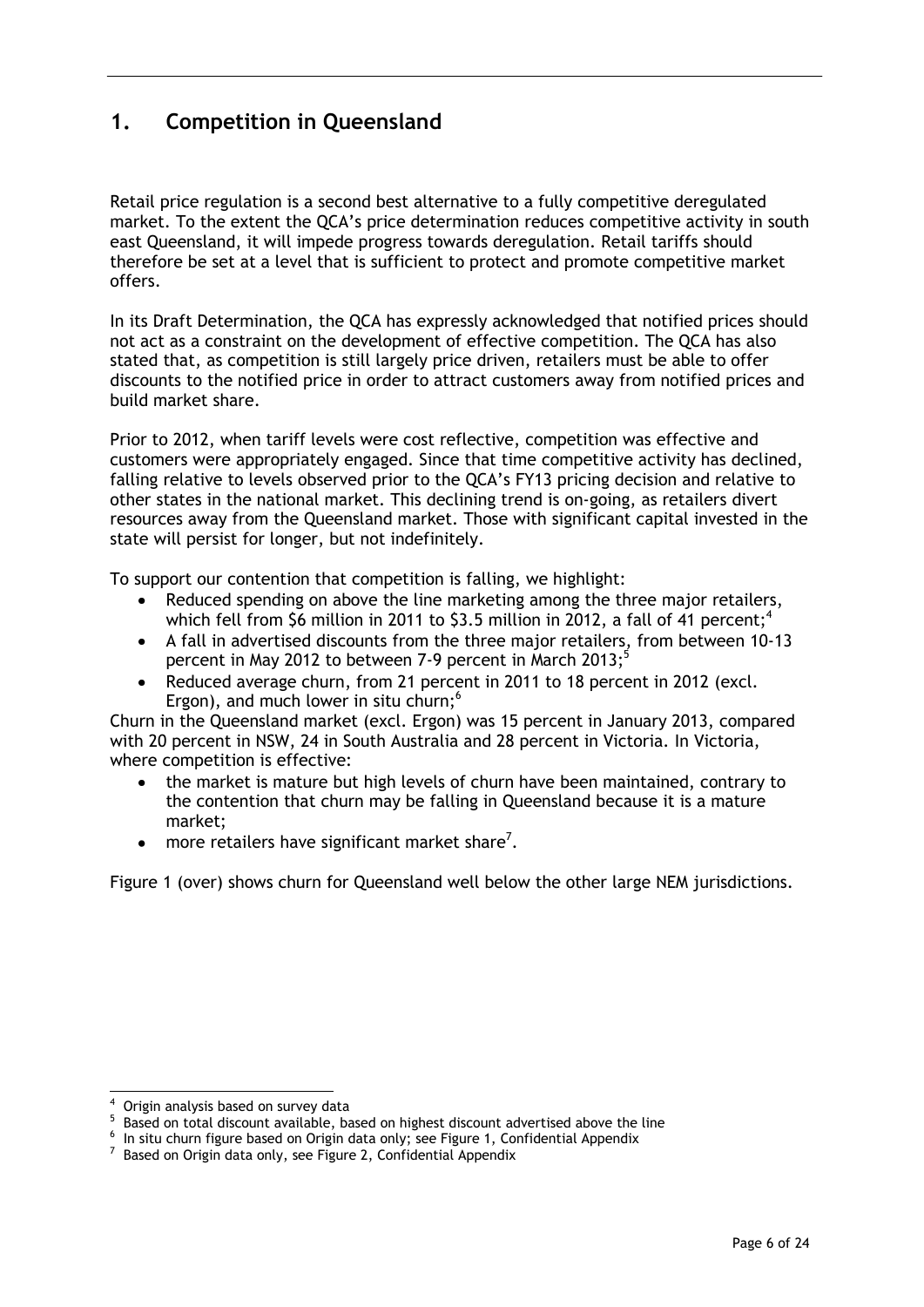

In light of the above, Origin considers that retail tariffs as determined by the QCA"s Draft Determination will not be sufficient to preserve and promote competition in the Queensland retail market, undermining the goal of a fully competitive deregulated market. Origin requests an increase in headroom in order to ensure that retail tariffs preserve and encourage competition between retailers, which will ensure that prices remain as low as efficient and sustainable supply permits. Headroom has played a role in maintaining some level of competition in Queensland since the pricing decision of 2012, however the level of competitive activity continues to decline and so the level of headroom should be increased to ensure a smooth transition to full retail competition.

Origin does not accept the QCA"s view that competition is effective in Queensland. Table 1 examines various factors informing the QCA"s assessment of the effectiveness of retail competition in the Queensland electricity sector.

| Barriers to entry |                                                                                                                                                                                                                            | Origin response                                                                                                                                                                                                                                                                                                                                                                                                                                                                              |  |  |
|-------------------|----------------------------------------------------------------------------------------------------------------------------------------------------------------------------------------------------------------------------|----------------------------------------------------------------------------------------------------------------------------------------------------------------------------------------------------------------------------------------------------------------------------------------------------------------------------------------------------------------------------------------------------------------------------------------------------------------------------------------------|--|--|
|                   | There are no significant<br>٠<br>barriers to the development of<br>competition in the retail<br>electricity sector.<br><b>IPART</b> and ESCOSA have found<br>that the regulated price was<br>not a major barrier to entry. | Agrees there are no barriers to entering<br>the retail electricity market but notes<br>that retail tariff levels can impact the<br>development of competition.<br>The regulated prices that IPART and<br>$\bullet$<br>ESCOSA considered incorporated a<br>different methodology for calculating<br>the wholesale cost component. South<br>Australia has subsequently removed<br>price regulation in recognition that<br>competition is a more effective way to<br>promote customer interests |  |  |

**Table 1. Factors influencing assessment of competition in south east Queensland retail**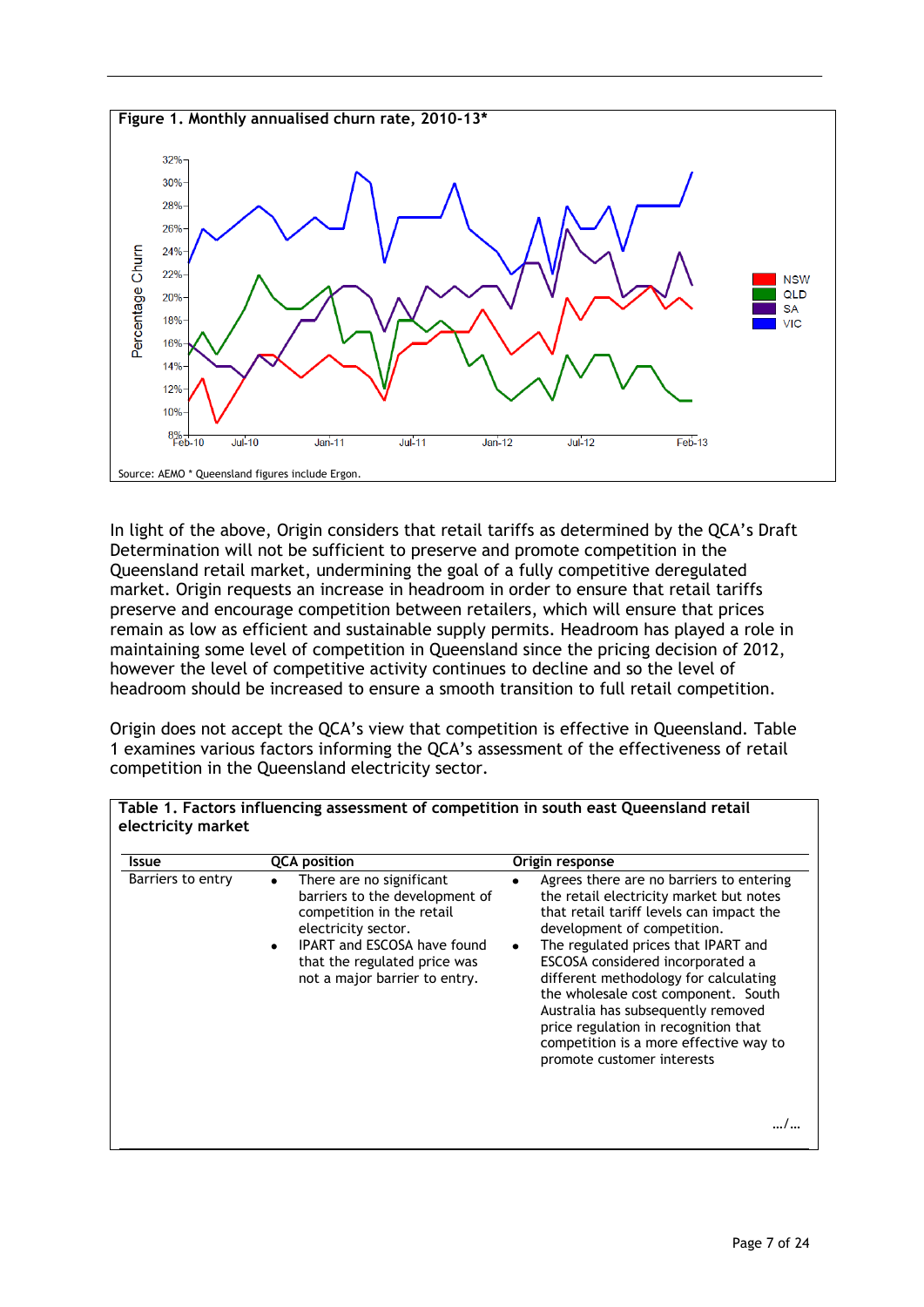| Customer switching       | While the Queensland<br>switching rate was 11%<br>annualised in January 2013, if<br>Ergon Energy customers were<br>removed from the calculation,<br>the switching rate increases to<br>approximately 15%.<br>Comparative switching rates<br>٠<br>are 20% in NSW, 24% in South<br>Australia and 28% in Victoria.                                                 | At face value, switching rates in<br>٠<br>Queensland are 5% below those of the<br>regulated market of NSW and 9% and 13%<br>below switching rates within the<br>deregulated markets.<br>If default switching due to customers<br>moving premises is excluded, $8$ churn in<br>Queensland is less than a third the level<br>in NSW, South Australia and Victoria (see<br>Figure 1, Confidential Appendix).                                                                                                         |
|--------------------------|-----------------------------------------------------------------------------------------------------------------------------------------------------------------------------------------------------------------------------------------------------------------------------------------------------------------------------------------------------------------|-------------------------------------------------------------------------------------------------------------------------------------------------------------------------------------------------------------------------------------------------------------------------------------------------------------------------------------------------------------------------------------------------------------------------------------------------------------------------------------------------------------------|
| Customer<br>satisfaction | A falling switching rate may<br>$\bullet$<br>suggest that retailers have<br>changed marketing strategies<br>as the market has matured or<br>that customers are satisfied<br>with their current retailer.<br>Increased customer<br>$\bullet$<br>satisfaction would suggest that<br>competition is providing an<br>effective constraint on retailer<br>behaviour. | The Victorian retail energy is the most<br>$\bullet$<br>mature in Australia (the first to fully<br>deregulate), yet it shows no signs of<br>reduced competitive activity.                                                                                                                                                                                                                                                                                                                                         |
| Market<br>concentration  | The market has not become<br>$\bullet$<br>more concentrated over the<br>past year.<br>Data indicates that the<br>٠<br>relative market shares have<br>been roughly the same from<br>September 2011 to September<br>2012, with second tier retailers<br>supplying approximately 10.5%<br>of customers in Queensland.                                              | Stagnant market shares do not evidence<br>$\bullet$<br>competitive activity.<br>Comparable markets have a broader<br>spread of active second tier retailers,<br>and these have greater aggregate<br>market share than those in Queensland<br>(See Confidential Appendix).                                                                                                                                                                                                                                         |
| Level of<br>discounting  | Of the 63 supply offers<br>$\bullet$<br>available, there were 28 offer<br>prices lower than the Tariff 11<br>notified price.<br>The maximum available<br>٠<br>discount currently available in<br>Queensland is 11% (provided by<br>two second tier retailers), as<br>compared to a maximum<br>discount of 10% in 2011-12.                                       | Origin maintains that discounts and<br>$\bullet$<br>marketing activity continue to decline in<br>Queensland, as per the statistics quoted<br>above.                                                                                                                                                                                                                                                                                                                                                               |
| Non-public offers        | Origin makes substantially<br>$\bullet$<br>higher discount offers to<br>customers under threat of<br>moving to a new retailer and<br>these discounts are not<br>advertised in the market<br>place.                                                                                                                                                              | There has been a relative reduction in<br>$\bullet$<br>competitive activity in Queensland.<br>Retailers' practices may be to offer<br>premium discounts to certain customers<br>without advertising them in the market<br>place, in order to retain customers<br>actively considering leaving. These are<br>tactical discounts that target a small,<br>specific segment of customers.<br>Premium discounts to sub-segments<br>would also have been higher prior to the<br>QCA's 2012-13 price determination.<br>/ |

<sup>&</sup>lt;u>and the controller of the set of the set of the set of the set of the set of the set of the set of the set of the s</u>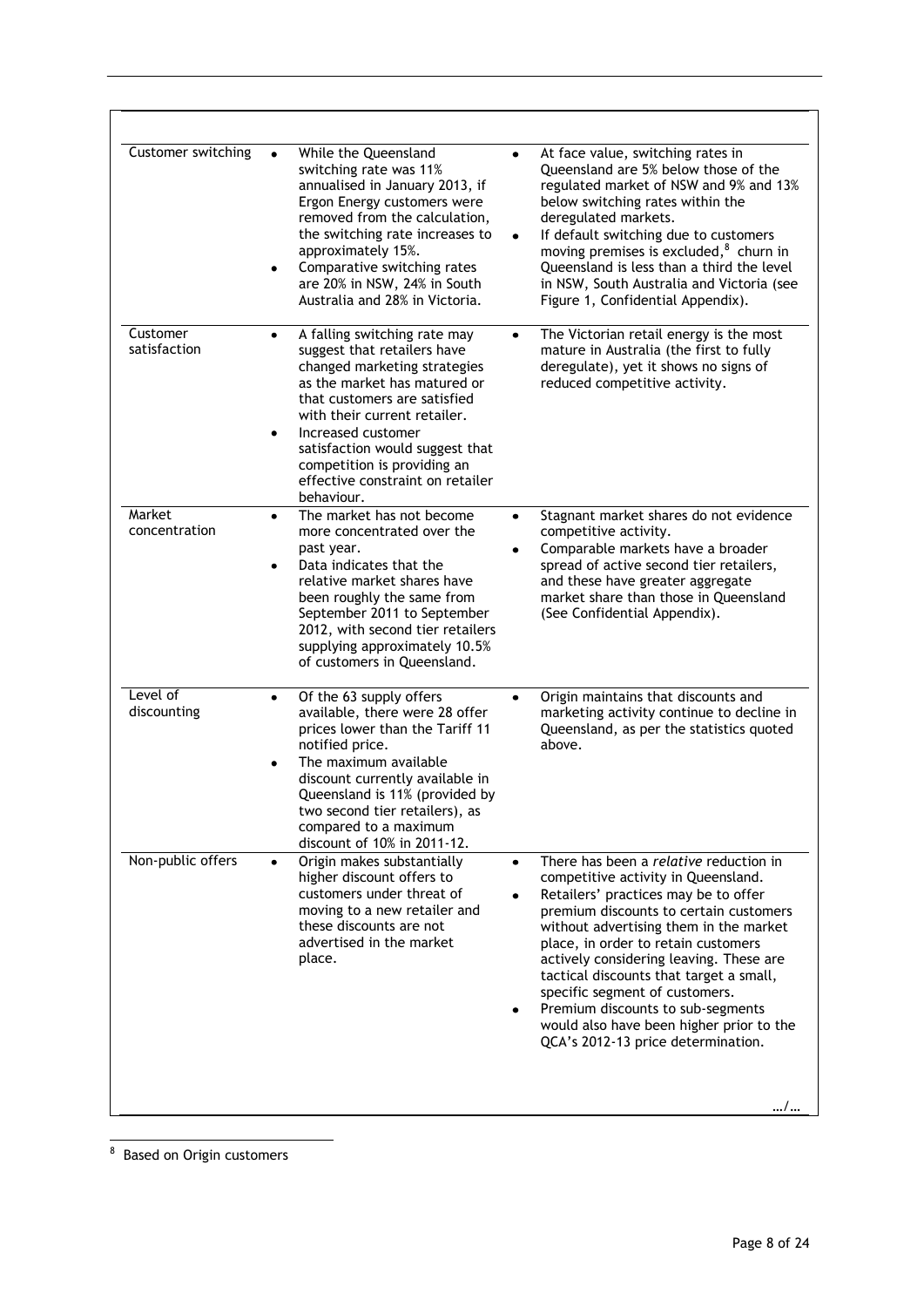| Headroom | The inclusion of headroom will<br>$\bullet$<br>have the effect of moving<br>prices in the Ergon Energy<br>network closer to cost<br>reflective levels.<br>Including some level of<br>$\bullet$ | Origin concurs with the QCA. Ergon<br>customers are recipients of a generous<br>cross-subsidy from customers on the<br>Energex network, which renders the<br>headroom allowance insignificant by<br>comparison. |
|----------|------------------------------------------------------------------------------------------------------------------------------------------------------------------------------------------------|-----------------------------------------------------------------------------------------------------------------------------------------------------------------------------------------------------------------|
|          | headroom in notified prices is<br>necessary to support<br>competition.                                                                                                                         | Agrees that inclusion of headroom in<br>$\bullet$<br>notified prices is necessary to support<br>competition.                                                                                                    |
|          | Not convinced that increasing<br>$\bullet$<br>the amount from its current<br>level will necessarily flow<br>through to customers in the<br>form of higher discounts.                           | To the extent that increased headroom<br>facilities competition from other<br>retailers, customers will necessarily have<br>access to the lowest sustainable prices<br>and best product offerings.              |

The QCA has stated that competition between electricity retailers tends to be price-based and so the extent and level of discounting by retailers can provide an indication of the extent of competition in a market. The QCA has questioned why retailers (such as AGL and Origin) that have advised that they have been reducing marketing activity continue to offer discounts to new customers. Origin continues to offer discounts in Queensland in order to defend the considerable investment it has made in building market share in that market. Origin may at times offer discounts to customers who are considering leaving Origin. These discounts are tactical and targeted to a specific and limited sub-segment. Overall, discounts and marketing activity have reduced.

Among all the three largest competitive retailers, namely Origin, AGL and Energy Australia, discounts have fallen since the QCA"s announcement of its changed methodology (May 2012) and the present time. The advertised discounts of these retailers have decreased as follows<sup>9</sup>:

- Origin: advertised headline discount has reduced from 13% to 9% (discount is on the energy component);
- AGL: advertised headline discount has reduced from 10% to 7% (discount is on the energy component); and
- Energy Australia: from 10% to 9% (discount is on the energy and service to property components).

The QCA has stated that competition could be improved if more focus was placed on improving customer engagement, and it has noted possible options to achieve this:

- An advertising campaign to encourage customers to shop around for the best deal.
- Making it easier for customers to access and compare offers between retailers.
- Reviewing customer protection mechanisms to ensure that they are adequate and provide customers with sufficient confidence to venture into the competitive market.
- Removing barriers to customer switching, including termination fees where the contract price increases.
- Adopting an "opt-in" approach to price regulation under which customers must make an active decision to be supplied under a standard contract at the notified price.

 $\overline{a}$ 

 $9\,$  Based on total discount available, based on highest discount advertised above the line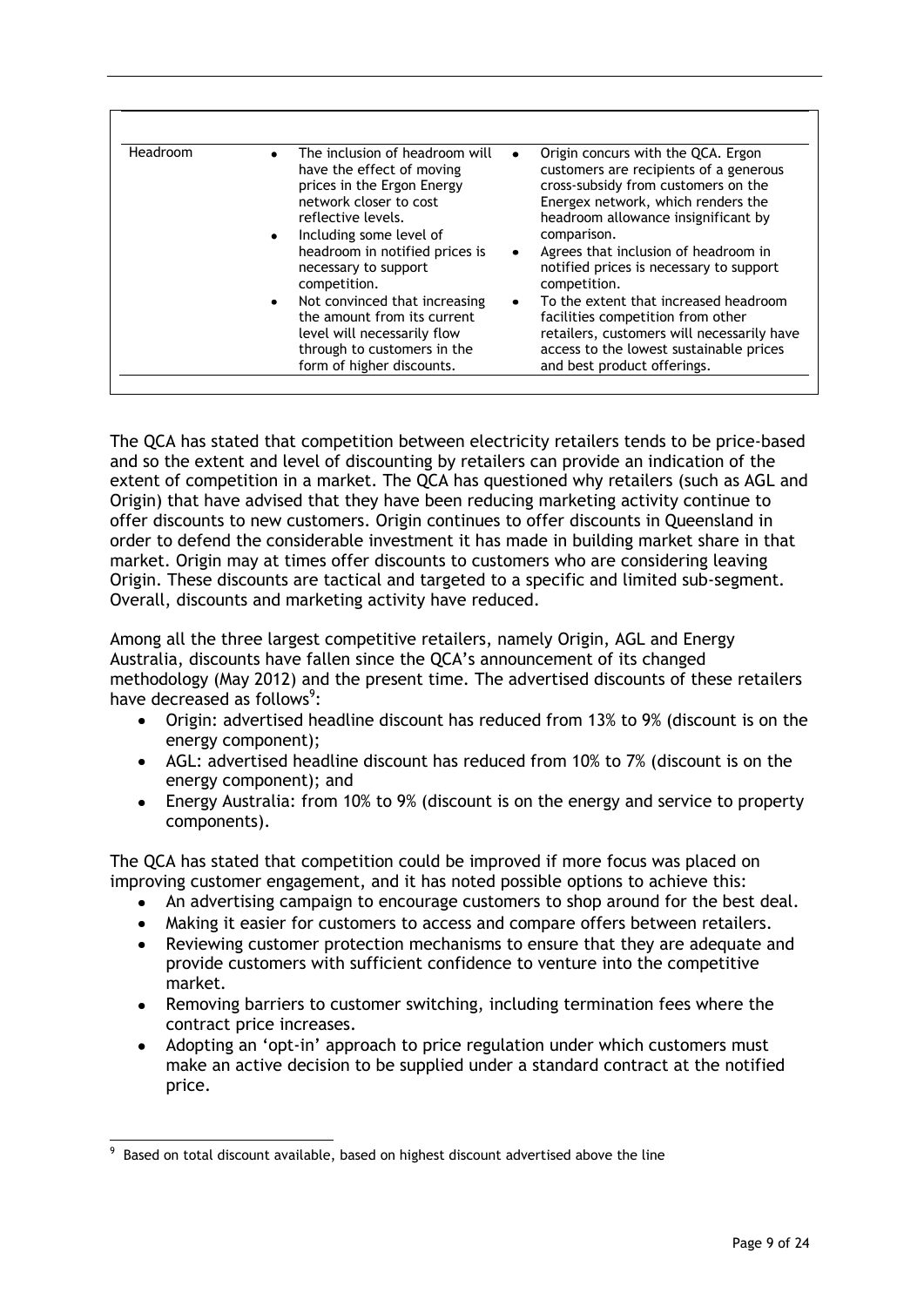In relation to these proposals, Origin would highlight that competition was effective in Queensland prior to 2012. When tariff levels were cost-reflective, the retail market functioned effectively. In response to the QCA"s specific proposals above:

- An advertising campaign is unlikely to be effective unless there are significant savings available to customers who switch. Research recently carried out by Roy Morgan<sup>10</sup> showed that price was the primary motivation to switch in the retail electricity market. While the research was carried out in NSW, this aspect of the findings seems likely to apply to retail electricity markets across jurisdictions.
- The QCA has already generated a website that helps customers to compare offers.
- A thorough review of customer protection mechanisms in Queensland was carried out as part of preparing the National Energy Customer Framework (NECF). The outcome provides superior protections than the jurisdictional regimes and was agreed by all NEM jurisdictions. Origin has long supported Queensland adopting the framework, as has already happened in the ACT and South Australia, and as is imminent in NSW.
- Origin believes that the regulatory constraints on competition are the most important barrier to enhanced competition, which would in turn drive products that best meet customers' needs.
- Origin supports an 'opt-in model' as is currently contemplated by the Independent Regulatory and Pricing Tribunal in NSW only as a temporary transitional move towards pricing deregulation. Establishing an opt-in should be as part of committed timetable to reach deregulation.

To reiterate, Origin believes that price regulation, and specifically the level of regulated prices, are leading to declining competition in the Queensland market. Competition has declined since the QCA last examined this issue. Addressing this issue through an increased headroom allowance is a priority.

l

<sup>&</sup>lt;sup>10</sup> Roy Morgan Research, 'Retail Competition in the NSW Electricity and Natural Gas Markets: Focus Groups with Residential and Small Business Consumers', report prepared for Australian Energy Market Commission, 28 February 2013, [http://www.aemc.gov.au/Media/docs/Roy-Morgan---Customer-focus-group-report-ebf26359-](http://www.aemc.gov.au/Media/docs/Roy-Morgan---Customer-focus-group-report-ebf26359-3656-45a3-b693-11bba694a450-0.pdf) [3656-45a3-b693-11bba694a450-0.pdf](http://www.aemc.gov.au/Media/docs/Roy-Morgan---Customer-focus-group-report-ebf26359-3656-45a3-b693-11bba694a450-0.pdf)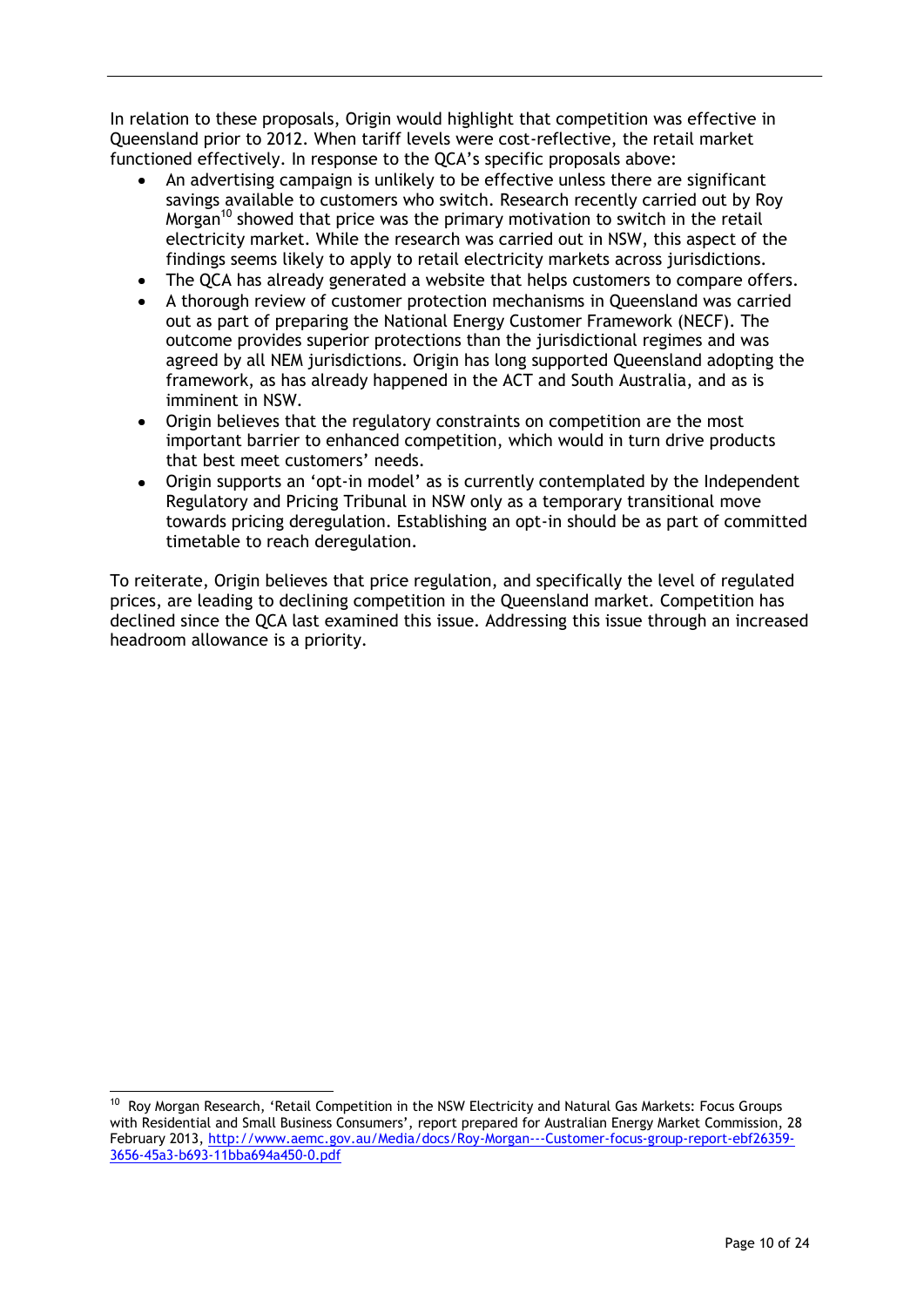## <span id="page-10-0"></span>2. Energy cost

As outlined in previous submissions on the QCA"s consultation papers, Origin maintains that the QCA"s market-based approach to estimating wholesale energy cost does not adequately reflect retailers' actual costs and will have a detrimental impact on Queensland electricity participants and consumers.

Origin notes the outcome of the Judicial Review concluded in December 2012, in which the Supreme Court dismissed Origin"s application with respect to the calculation of wholesale energy. The case did not consider or test the merits of the market based methodology or its impact on competition. This submission does not re-state arguments in relation to the importance of considering long-run marginal cost. However, we note the QCA"s finding that the outcome of the Judicial Review does not preclude it from adopting an approach that includes some element of long run marginal cost at some point in the future.

Origin is concerned that the forecast load profile is not suitably representative of demand conditions faced by a retailer in the Queensland wholesale market. The underlying demand data used to project load scenarios is a limited data set taken during a period of mild weather. The methodology used to simulate and project this load data forward is also inadequate, including in the way variability is modelled, the way the data is scaled to fit AEMO"s probabilistic demand forecast, and assumptions about the impact of PV generation on the Energex NSLP. Notwithstanding the penetration of PV systems, Origin does not expect that load flex has disappeared from the mass market segment; rather, ACIL Tasman"s sampling methodology has not correctly captured the impact of weather on the NSLP. These factors will lead to unrepresentative simulations of future demand.

We continue have concerns about the methodology used to estimate wholesale energy costs, as outlined below. In particular, Origin maintains its view that power purchase agreements (PPAs) should be included in the market-based methodology, as they are a reliable and important indicator of the costs faced by a large retailer in meeting wholesale load. Equally, there continues to be inadequate liquidity in the Futures market to rely on these contracts as the sole representation of the cost of meeting energy demand. The problems of relying on Futures contracts are exacerbated by a hedging strategy that assumes an unrealistic level of coverage and minimal exposure to the wholesale market.

The modelling of Pool prices ignores dynamic activity in the market and intra-regional network constraints and so understates the variability in Pool price events.

Lastly, NEM and ancillary fees also need to be updated and an allowance made for FRC and National Transmission Planner fees.

### *2.1 The forecast load profile*

The forecast load profile used by the QCA"s consultants is a key input to determine Pool prices and Pool exposure and hence the energy cost allowance. A number of shortcomings in the modelling of the Qld system load and Energex NSLP have the effect of systematically underestimating Pool prices: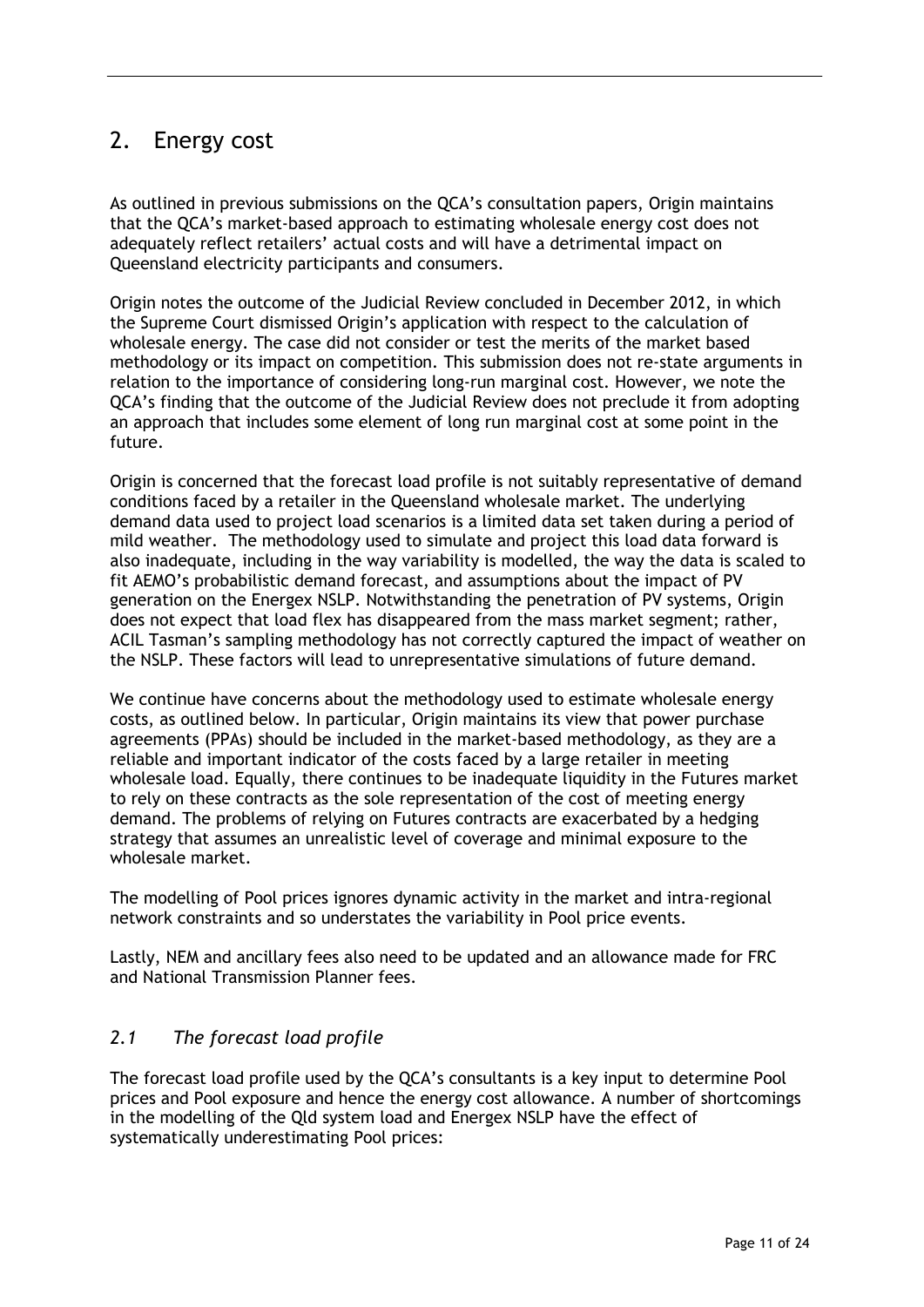- There is little variability between maximum demands across the 42 simulations.
- ACIL Tasman appears to have scaled the maximum of the annual peak demands from the 42 simulated load traces to match AEMO"s 10% POE summer demand forecasts. This effectively reduces a 1 in 42 peak to a 1 in 10 peak.
- ACIL Tasman has developed its simulations based on three recent years of load data. These years were very mild and so do not provide the data to generate high demands under high temperatures.
- ACIL Tasman has explained the lower peak demand in its simulations compared with historic NSLP as being due in part due to higher PV penetration. This is unreasonable as ACIL Tasman"s simulated NSLP peak demand occurs around 7-8pm when there is little PV generation.

Origin proposes that the model must be adjusted if the QCA is to meet its objective of accurately projecting the cost of meeting wholesale load.

#### *Spread between maximum demands*

 $\overline{a}$ 

Origin is concerned that the simulations carried out by ACIL Tasman are not a strong representation of the variation in demand likely to be experienced in the NEM. As can be seen in Figure 2,<sup>11</sup> there is little variation across the higher demand simulations. The top 10 simulations all have the same maximum demand, and the top 20 vary by only 105 MW. This does not reflect variability in the years from which the original data has been adapted.



<sup>&</sup>lt;sup>11</sup> This version was provided by ACIL Tasman as an updated version to their report accompanying QCA's Draft Determination.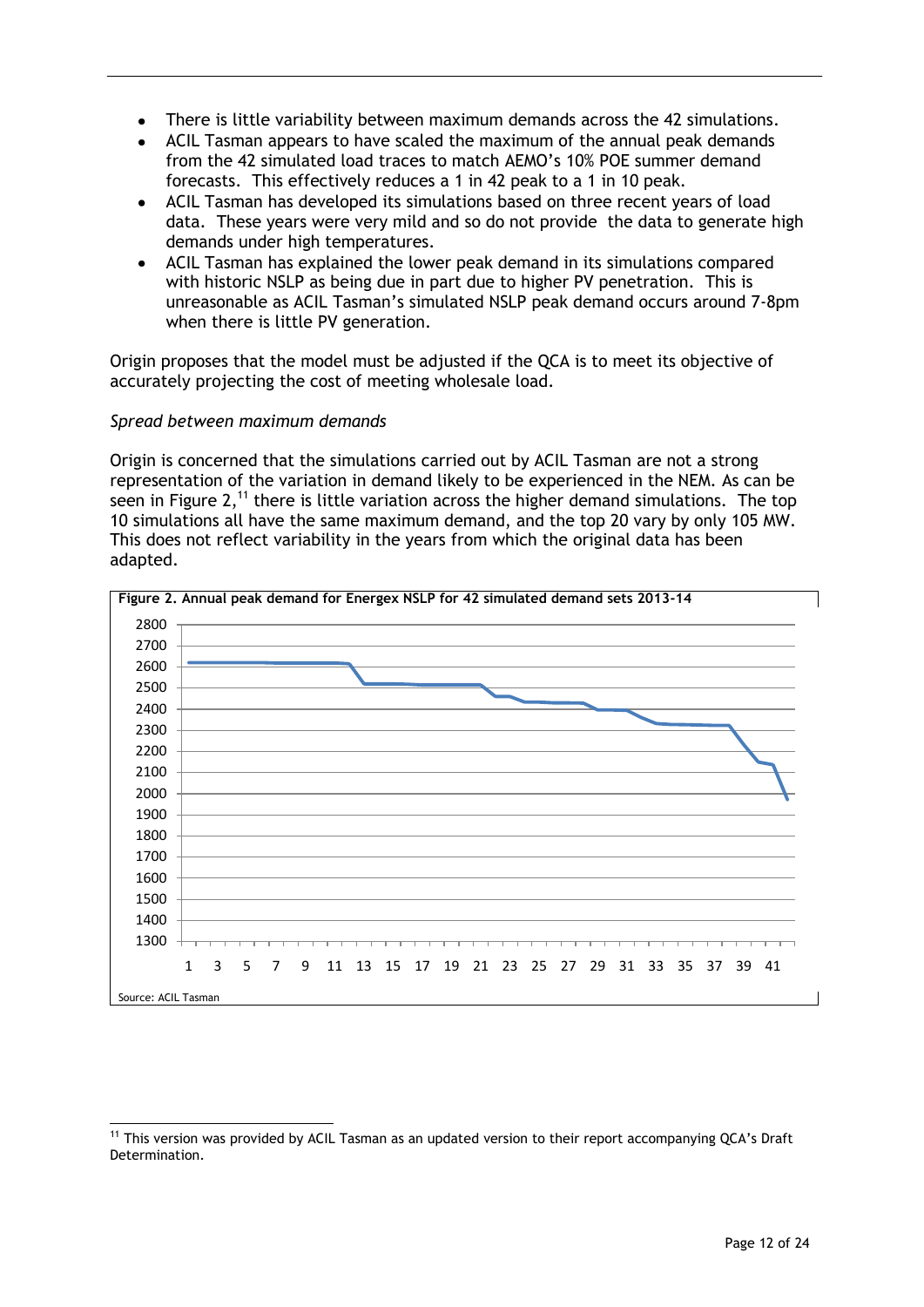#### *Impact of weather*

In the three years of demand data selected by ACIL Tasman for its analysis south east Queensland experienced more mild weather conditions than in previous years. Figure 3, below, shows the distribution of the 100 hottest days since 2000. The years FY2010 to FY2012 do not rank amongst the top 50 percent of the peak temperatures of the past 13 years.



Applying historical temperature data to these demand sets will not capture the impact of greater variability in weather, even once the data sets are scaled to AEMO"s NEFR parameters. Instead, the approach will systematically understate the impact of higher temperatures on demand. Origin acknowledges that the relationship between weather and electricity demand is imperfect, but ignoring variability in years prior to 2009/10 weakens the relationship and thereby the reliability of the model. Effectively the simulated load is capped based on the last three year"s conditions. This is evident in Figure 2 above, where the simulated loads are capped for the top twelve simulation runs at 2,2620 MW.

#### *Scaling of load*

Origin understands that ACIL Tasman has scaled the annual peak demand in the QLD regional system load trace as follows:

"The maximum of the annual peak demands from the 42 simulated load traces is scaled to match the 10% POE summer demand forecasts in each region." p. 32

As was discussed at the recent the QCA workshop this approach will understate the maximum demand as the maximum across the 42 load simulations should represent a 1 in 42 peak not a 1 in 10 peak.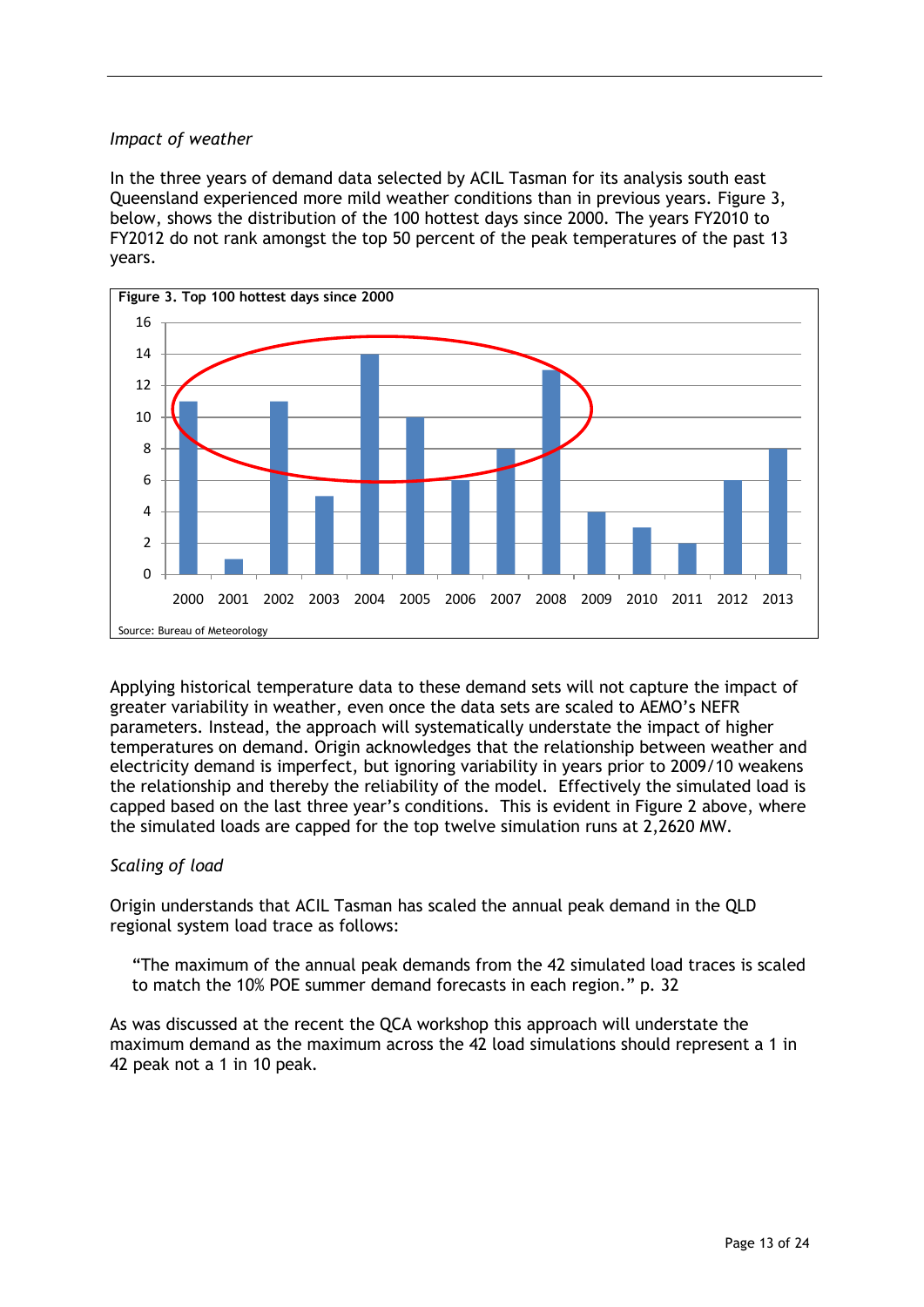#### *Impact of PV*

Origin notes the comments of ACIL Tasman that solar PV has been a primary factor in flattening system peak demand and will lead to further flattening of the NSLP in the future.

In response to AGL"s submission, ACIL notes the role it believes PV installation has played in reducing maximum demand in the NSLP:

"However, given the remainder (90 per cent) of the load duration curve in 2011-12 is about 200MW or so less than in 2009-10 then it is likely that the peak demand in 2009-10 would have been about 200MW lower had the underlying economy in Queensland and solar PV penetration levels of 2011-12 been present in 2009-10."

We question this conclusion since, while solar has undoubtedly changed the shape of the NSLP, peak output from PV is reached in the middle of the day, whereas peak NSLP demand on weekdays is in the evening.<sup>12</sup> Further, PV's impact on the winter NSLP peak is nil. As shown in Figures 4a and b there is little PV generation coincident with the NSLP maximum demand. We note the ACIL Tasman"s finding that differences in load profile will have minimal impact on costs overall, but we disagree and believe this may be based on a error in the calculation on page 21 of ACIL Tasman"s February report.



 $12$  Note this is demand on NSLP, not total system. The total system peak is reached somewhat earlier in the day as it relates to commercial load.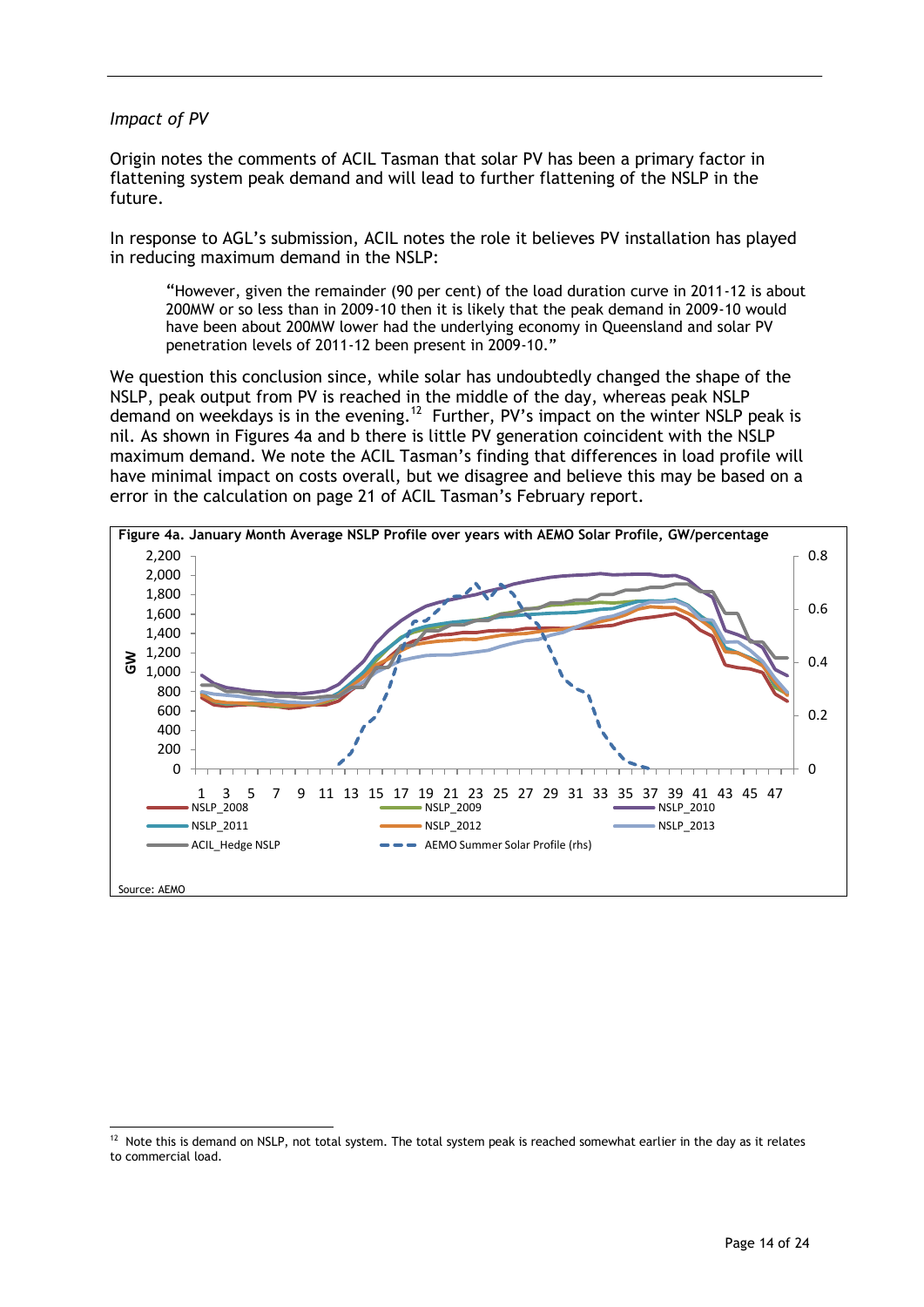

## *2.2 Exclusion of Power Purchase Agreements*

Origin believes that the QCA should reconsider including references to the prices of long term power purchase agreements (PPAs) in its estimate of wholesale energy prices. PPAs are a reliable indicator of the cost of meeting a given wholesale load in any given year and are integral to investment in generation within the National Electricity Market.

Origin notes the QCA has opposed the use of PPAs largely on the basis that:

- The prices of PPAs represent long term averages and will tend towards similar  $\bullet$ prices as hedging through via Futures contracts over time, and hence the prices of Futures contracts can be relied on exclusively;
- Data on the prices of PPAs forms part of confidential commercial agreements and so is not publicly available or transparent to third parties, and hence is less suitable as a basis for setting regulated prices.

While the prices of PPAs and Futures contracts may tend towards equivalency over the long term, the QCA"s stated objective in estimating the costs of wholesale energy is to assess costs in 2013-14, not over the long term. Retailers can provide the QCA with the PPAs that relate to the provision of energy in the year in question. Prices of PPAs reflect the outcome of commercially negotiated contracts, not aggregates or estimates, and so are reliable as indicators of market outcomes.

The advice from ACIL Tasman finds that PPAs are long term agreements and so will be long run averages, but equally that the prices will reflect prevailing commercial circumstances at the time the contracts were struck. The fact that PPAs were negotiated some time ago does not make them less relevant as metrics of the cost of meeting a given energy load in the year in question.

Origin understands that ACIL Tasman"s approach to modelling Pool prices assumes a significant role for PPAs among generators. The impact of the contracts is recognised in Pool price modelling by including these generators in the supply side modelling and adjusting generators' bidding behaviour to reflect a contract position where PPAs and vertically integrated generation play a central role. Having acknowledged the central role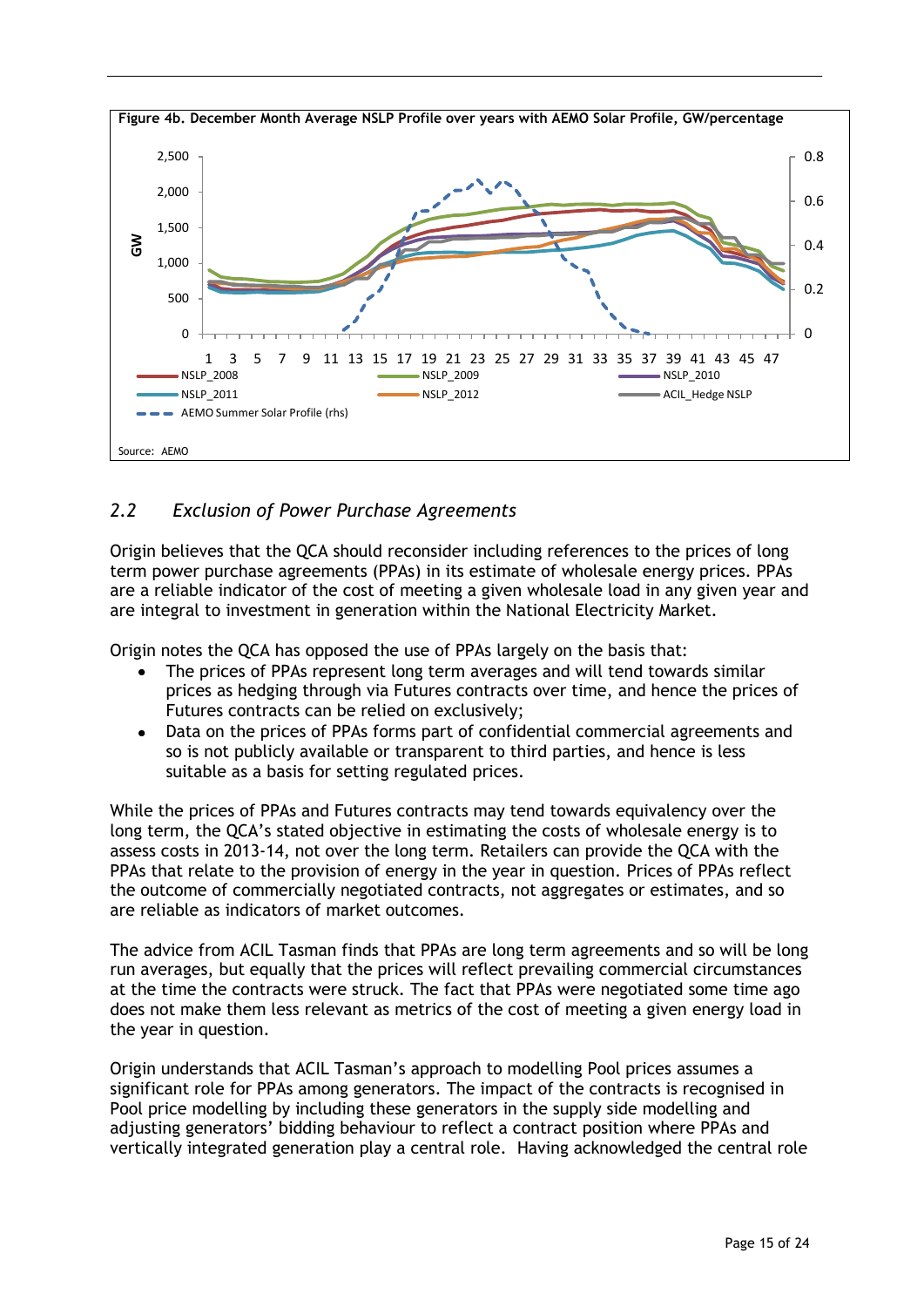of PPAs in the financing of generation, it is inconsistent not to seek to reference the cost of these contracts when assessing the cost of retailers, since retailers are counterparties to these same contracts.

Recognising the impact of PPA contracts on the generation side but ignoring them in retailers' costs will lead to a systemic underestimate of the overall cost of energy to retailers. This is because contracted generation capacity (which includes both PPAs and vertically integrated assets) typically bid their output in at short-run marginal cost in order to be scheduled, since they are guaranteed a contracted price for their output. Pool prices will appear lower as a result, but only because retailers have already underwritten this output. In this way, the QCA"s methodology is measuring the benefit of PPAs to customers, but not the cost.

Origin has estimated the average share of volume and demand in Queensland to come from retailers" own generation and long term power purchase agreements over the period 2007-11, as outlined in Table 2. This is compared with ACIL Tasman"s projection for consumption and maximum demand on the Energex Net System Load, on the basis that retailers use own generation and PPAs to hedge mass market load.

#### **Table 2. Origin estimate of average share of retailers' own generation and PPAs in Queensland market, 2007-11**

|              | Retailer-<br>owned | <b>PPA</b> | QLD system<br>$2013/14*$ | Retailer and PPA, % |
|--------------|--------------------|------------|--------------------------|---------------------|
| Energy (GWh) | 5.131              | .382       | 9.635                    | 68%                 |
| Demand (MW)  | .549               | 504        | 2,620                    | 78%                 |

\* Volume and demand figures based on ACIL Tasman"s projection of volume for 2013/14; other figures based on Origin calculations

On the question of transparency, Origin acknowledges that transparent data may be preferable to confidential data, but highlights that in some cases this cannot be achieved without compromising the goal of cost reflective regulated prices. The QCA has acknowledged this in relying upon:

- Confidential information relating to the workings of the model used by ACIL Tasman in the estimation of Pool prices, which is a non-transparent proprietary model based on algorithms and confidential data associated with generator bidding;
- IPART data to calculate the Retail Operating Cost and margin, which in turn relied on confidential data provided to IPART by retailers.

The QCA"s consultants are familiar with the operation of PPA contracts in several different contexts and could ably interpret this data, such that third parties can be confident the outcome will be cost-reflective and realistic.

In light of the above, Origin believes that the QCA should reconsider referencing the prices of PPAs in its estimation of wholesale energy cost. The data refers to costs of meeting load in the year for which the QCA is setting prices and reflects the bulk of load rather than the minority. Confidential data must sometimes be used to assess costs accurately and third parties can have confidence in the findings, given the contracts used would be contractual data, not interpretations or estimates.

Origin contends that in calculating the wholesale cost of energy, the modelled outcome must be consistent – if PPAs are to be included in the bidding behaviour of generators to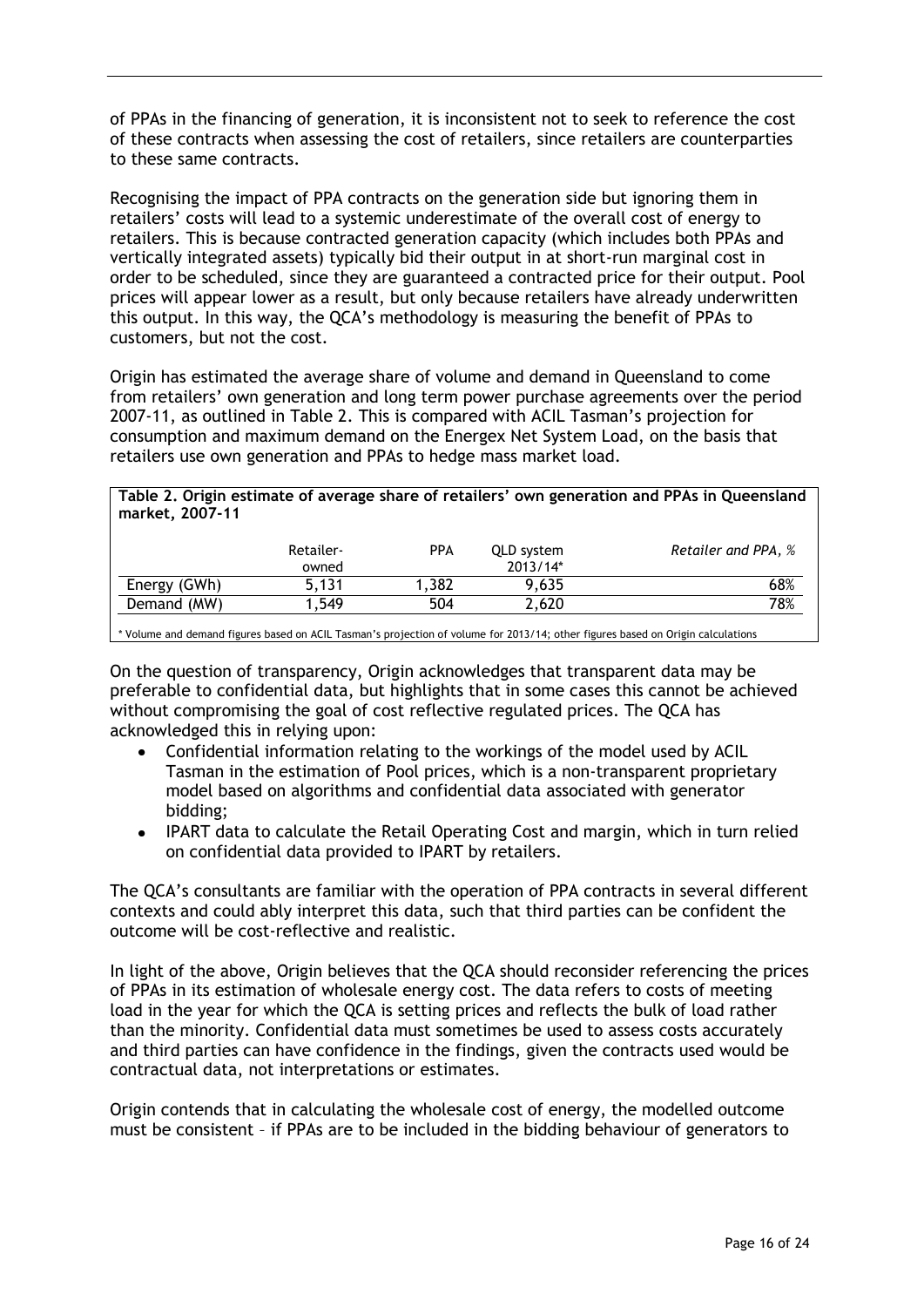determine the modelled cost of Pool prices, then the cost of PPAs must also be acknowledged as a cost borne by retailers.

## *2.3 Lack of liquidity in Futures markets*

As outlined in previous submissions, Origin maintains that there is insufficient liquidity in elements of the Queensland Futures contract market to provide robust and accurate forecasts of wholesale energy costs for 2013-14, reflective of retailer costs.

As the supply side in the generation market responds to lower Pool prices, the inflexion in Pool prices is likely to be rapid and difficult to predict. The limited market for Futures contracts reflects only a portion of available information relating to dynamics in the NEM and so is unlikely to predict this change accurately. QLD contracts on the d-cypha trading platform have traditionally been illiquid for periods beyond the next 6 months and this has remained the case thus far in financial year 2013. In the first and second quarter of 2014 swaps and caps account for 32 and 21 percent of projected QLD energy consumption, respectively.<sup>13</sup>



Origin notes the contention of ACIL Tasman that if retailers had to hedge their entire load exclusively through the Futures market there would be a supply response in relation to the contracts and the price of the contracts would remain basically constant. Origin questions whether additional supply would be built in the absence of long term PPAs in the Australian market context, in light of past experience. Relying solely on short-term contracts would be unsustainable once the supply-demand balance in Queensland had tightened. Thus, as outlined in relation at 2.2 above, ACIL Tasman"s approach accounts for the benefit to customers of PPAs (that generation is underwritten, built and bid at close to short-run marginal cost) but not the cost (higher cost of wholesale energy compared to short-run Futures contracts).

In light of the limited liquidity in Futures markets and hence its limited use as a reflection of wholesale costs, Origin believes that the use of Futures contracts should be reinforced with references to prices associated with commercially-negotiated PPAs.

 $\overline{a}$ 

 $^{13}$  This is based on AEMO projection of total Queensland system demand 2013/14, on the basis that Futures are traded to support both mass market and commercial/industrial customers. We have not taken account of offsetting and financial trades.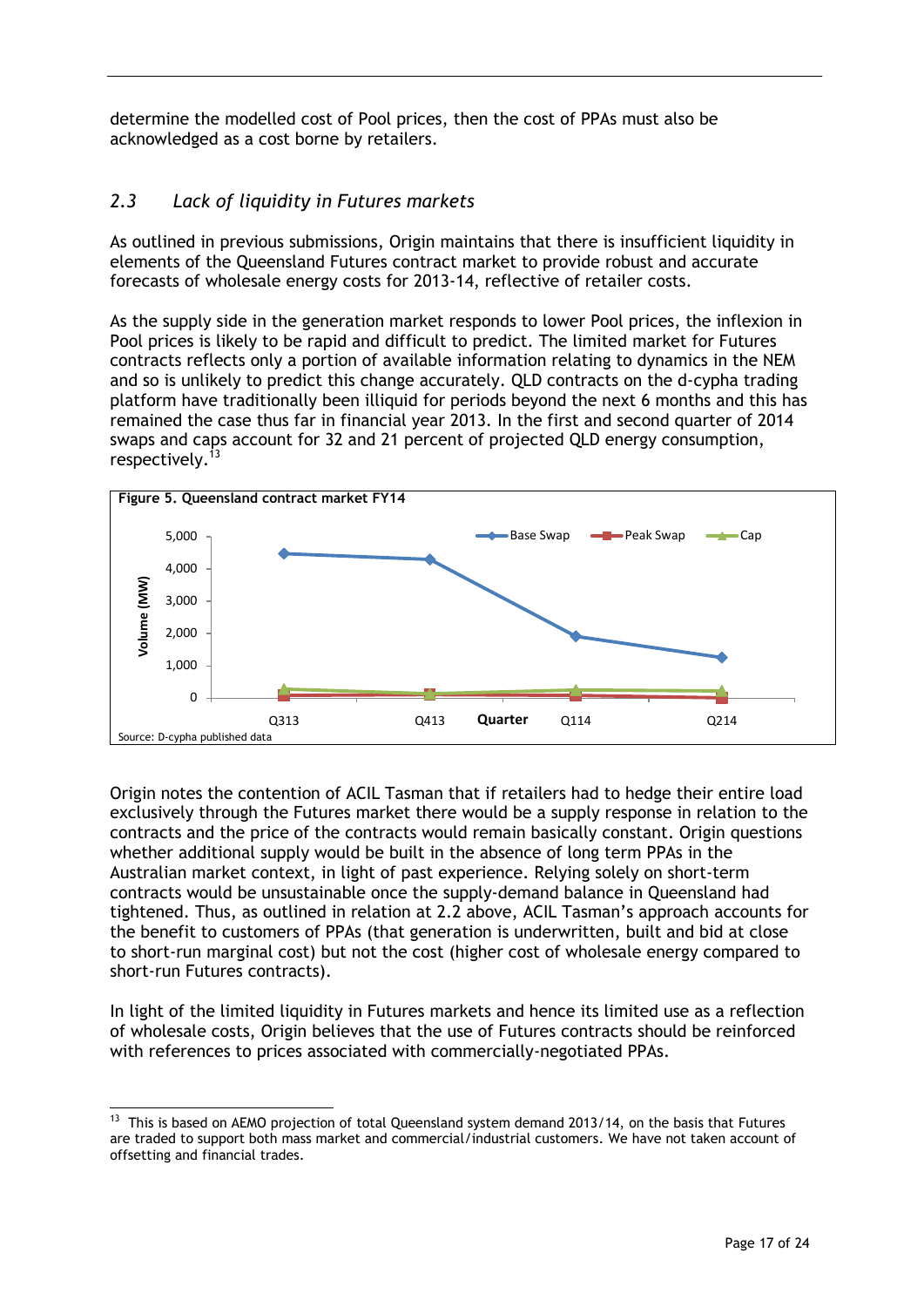## *2.4 Pool price modelling*

Origin has concerns about the methodology adopted by the QCA"s consultants to modelling forecast Pool prices in 2013-14.

As outlined at point 2.2, above, the QCA"s approach is inconsistent in that it assumes a very high level of contractual coverage for generators, but assumes that retailers rely only on shorter term instruments when assessing hedging costs. Other shortcomings with the approach used to model Pool prices include:

- The model ignores intra-regional network effects, and
- The model is run on an hourly basis, rather than at 5 minute intervals as per the  $\bullet$ NEM.

#### *Intra-regional network effects*

Recent volatility in Pool prices for the Queensland region are to an important extent the result of constraints on intra-regional transmission lines (855 Calvale–Stanwell and 871 Calvale-Wurdong), a situation that is well documented by the Australian Energy Regulator, which was raised by Origin in its FY2013 submission but dismissed by ACIL Tasman. While this constraint will be somewhat reduced by network expansion in the coming year, a variation of the constraint is expected to remain due to limitations and pre-contingent constraints from over-loading the Calvale-Wurdong line. A further constraint will also feature, related to voltage control limitations on transferring generation north across QNI into Queensland from NSW.

The observed price increases are not related to predictable load patterns, nor do they reflect a meaningful change in the supply/demand balance in Queensland, rather they have arisen from a technical opportunity for the supply side to bid in response to intraregional constraints.

The effects of these dynamics are not captured through ACIL Tasman"s model, as it excludes intra-regional constraints, yet these dynamics have been a primary driver of Queensland Pool prices following the change in the structure of Government-owned generation. The result of excluding intra-regional constraints from modelling of the Pool price will be to consistently under-estimate prices.

#### *Model run on hourly basis*

While the exact details of ACIL Tasman"s model are unclear, Origin understands the model is run on an hourly basis, in contrast to the 5 minute intervals which are the basis of NEM bidding. High prices within the NEM are frequently due to generators taking advantage of demand peaks and supply constraints that last for no longer than five minutes. An average based on hourly level data excludes considerable variation around the average at a 5 minute level. Price risk in the NEM is asymmetric around the average, with an upward bias.<sup>14</sup> As a result, the impact of the ignoring 5 minute data will be to reduce Pool prices below the levels most likely to be realised in the next financial year.

Figure 6 (over) shows Queensland NEM data from 7 to 14 January 2013 over 5 minute intervals with a selection of 5 minute events above \$4,000/MWh.

 $\overline{a}$ <sup>14</sup> The largest price risk in the NEM is associated with high prices, with occasional peak Pool prices of \$12,900/MWh against an average level (at a time of day with peak demand) of \$40 to \$50.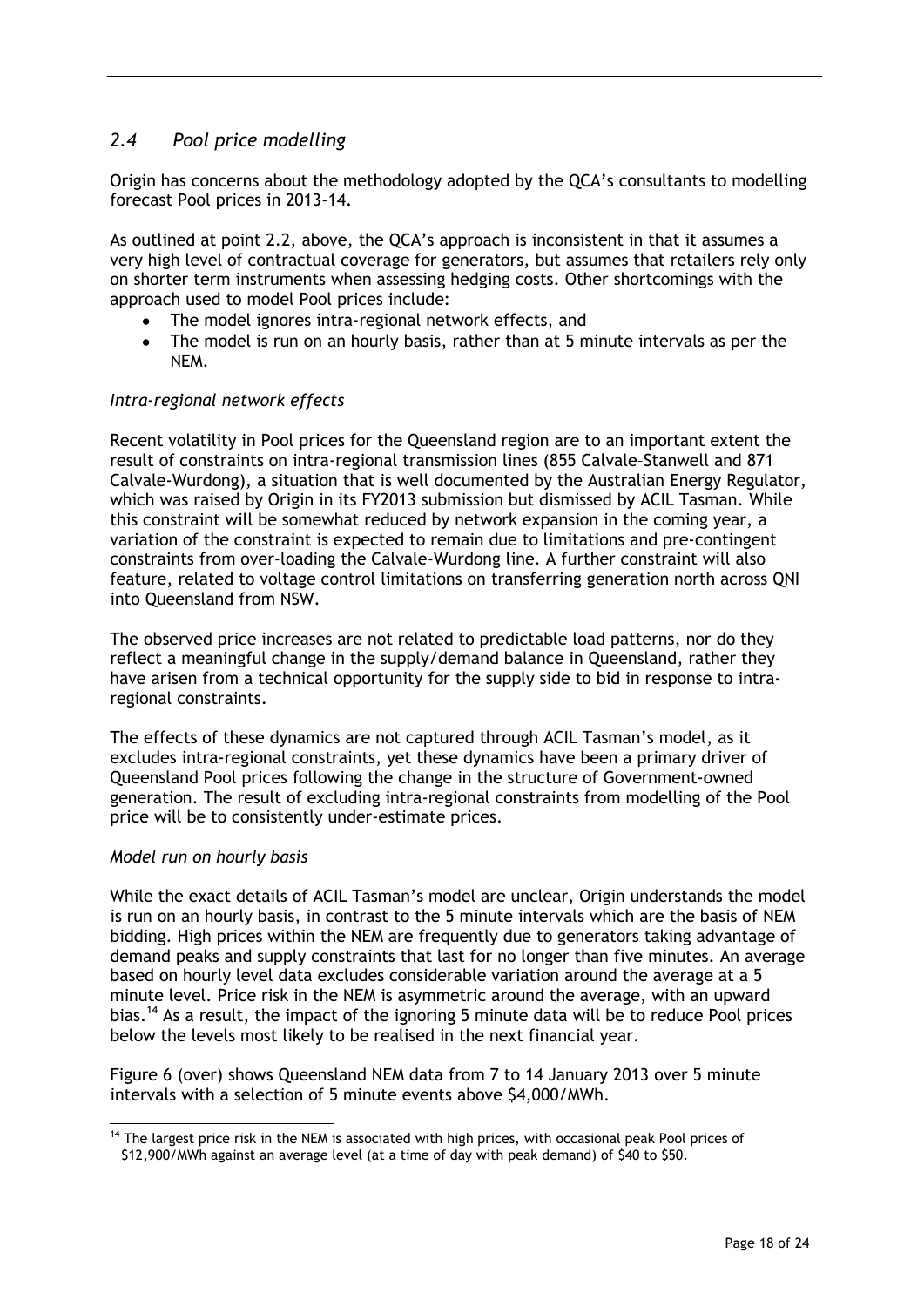

Origin proposes that, in the absence of modelling intra-regional constraints and the impact of 5 minute trading intervals, the QCA should review prices against historic levels.

### *2.5 LRET and SRES*

The binding Renewable Power Percentage and Small-scale Technology Percentage (STP) were published on March 15, at \$10.65 and \$19.70 for calendar 2013, respectively.

Origin also requests that the QCA update the non-binding figures of \$10.39 for the RPP and \$7.69 for the STP for calendar 2014.

### *2.6 Prudentials*

Origin welcomes the QCA"s decision to include an allowance recognising the cost of financial instruments retailers must maintain in order to operate at scale in the NEM.

Origin highlights, however, that this additional allowance does not address our concern that the QCA"s reliance on Futures contracts to the exclusion of PPAs and internal generation fails to adequately represent the costs of a large standard retailer meeting the demand of small customers in the Queensland market.

### *2.7 Ancillary charges, NEM fees*

In its Draft Determination, the QCA has elected to continue its previous approach to estimating ancillary charges and NEM fees for 2013-14 and, on this basis, ACIL Tasman has estimated that ancillary services charges will be \$0.31/MWh in 2013-14 and will use AEMO"s 2013-14 fees that will be shortly available.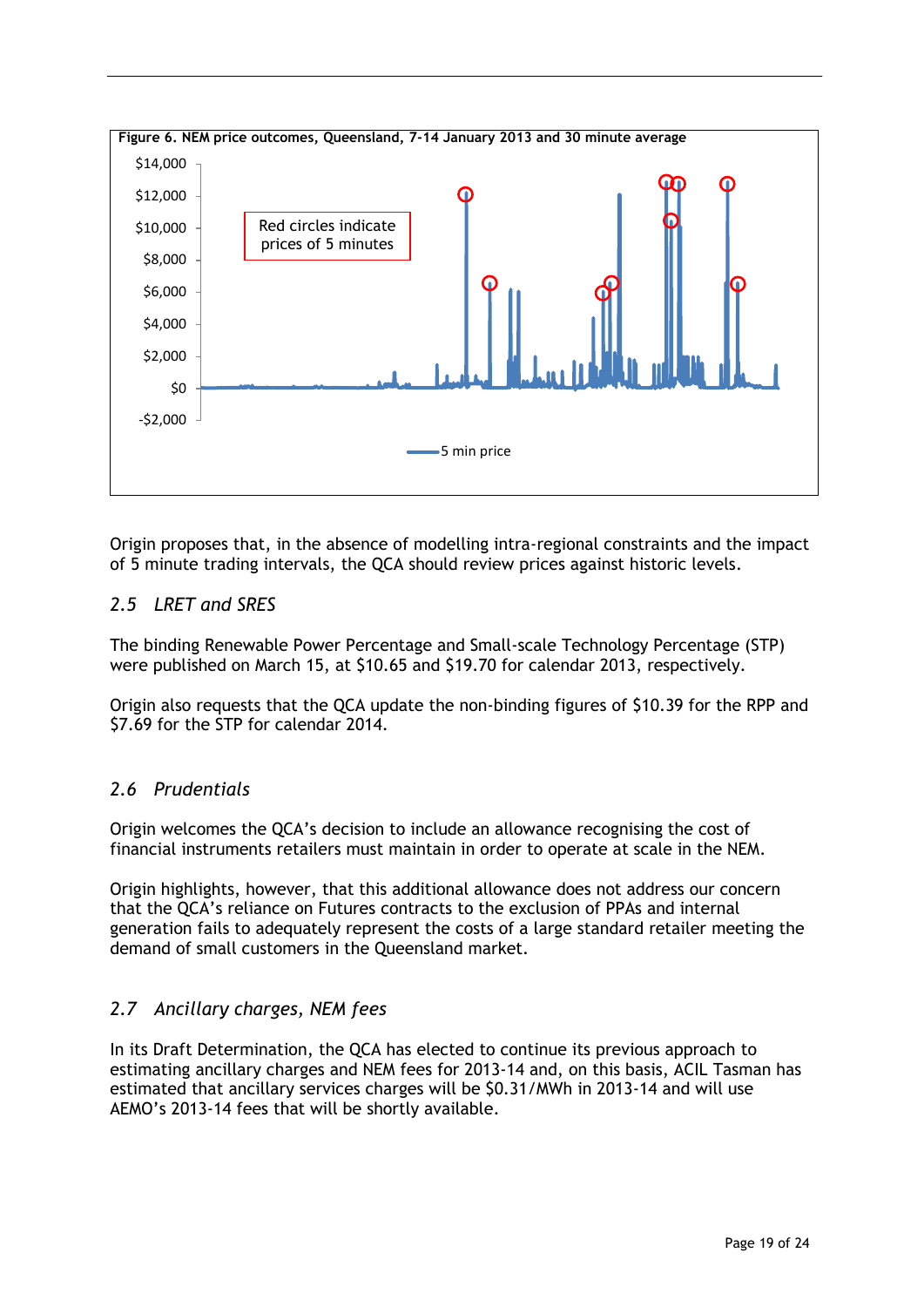In Origin's view, the QCA has made no allowance for the fees levied by AEMO other than basic NEM fees. Additional fees are outlined in Table 3, based on AEMO Draft Budget and Fees for 2013-14, with updates for the Final Decision based on AEMO"s *Final Budget for 2012-13*. This sums to a value of NEM fees (excluding ancillary service charges) of \$0.50/MWh.

|                               | <b>QCA Draft Decision</b><br>(S/MWh) | Proposed update for Final<br>Decision |
|-------------------------------|--------------------------------------|---------------------------------------|
| Market Participant fees       | 0.40                                 | 0.41                                  |
| FRC fees                      | N/A                                  | 0.05                                  |
| National Transmission Planner | N/A                                  | 0.04                                  |
| <b>TOTAL</b>                  | 0.40                                 | 0.50                                  |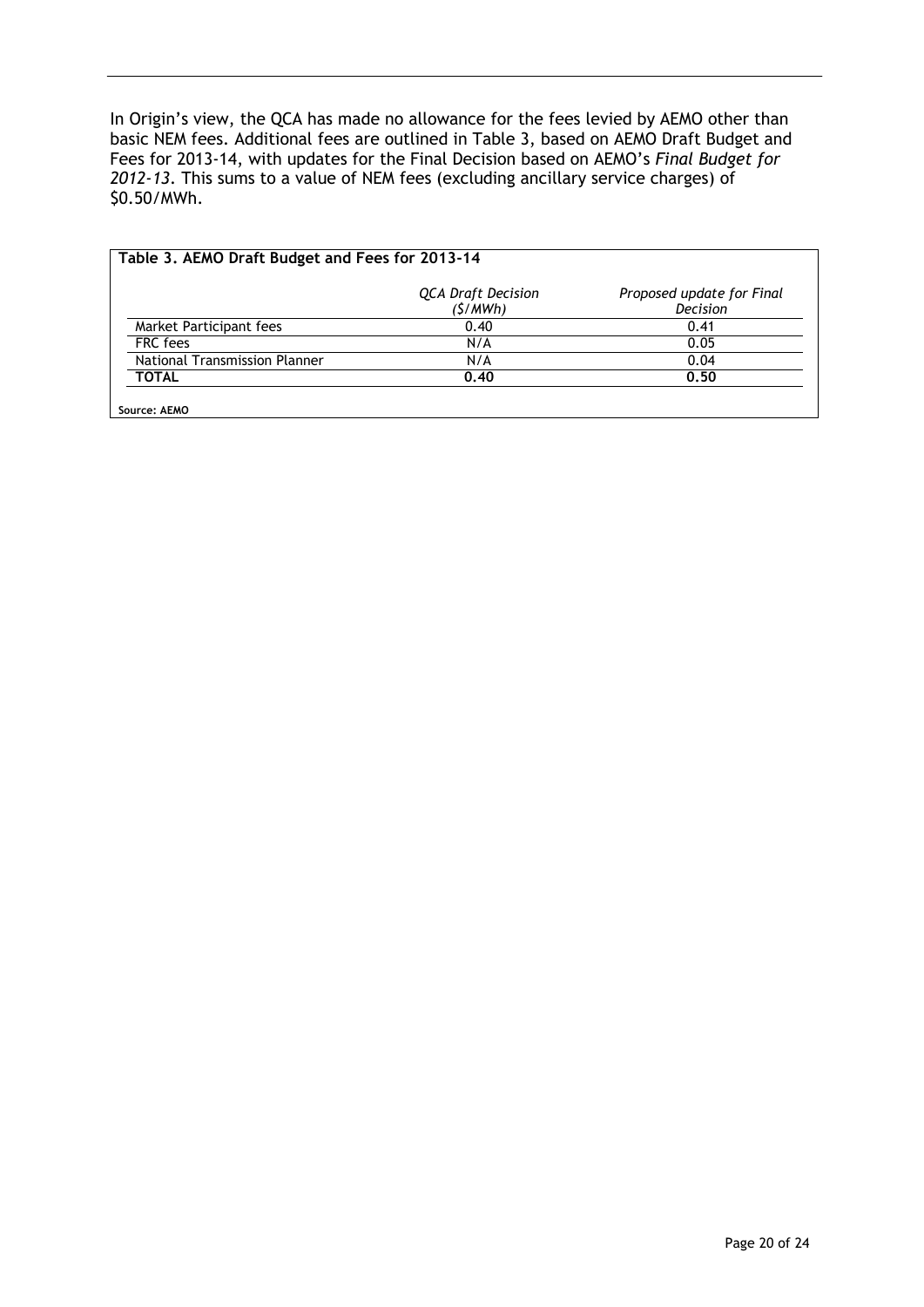## <span id="page-20-0"></span>**3. Retail costs, margin and pass through**

## *3.1 Retail margin*

Origin notes the QCA"s draft decision to maintain a retail margin of 5.7 percent of total cost excluding margin.

Origin supports retail margin being calculated on total costs including network costs, in light of the fact that retailers must meet network payments before they are reimbursed by customers, and so they carry risk associated with these payments, including the risk of non-payment by customers – which is material. (The QCA also highlights that if the margin were a percentage of retail and energy costs only, it would need to be a higher percentage.)

The margin of 5.7 percent is based on the mid-point of three estimation methods adopted by IPART in its bottom-up analysis of retailer costs, and represents the mid-point of the reasonable range recommended by IPART"s consultant. Origin maintains that a decision towards the upper end of the range would be more appropriate in the Queensland market, as IPART's estimate was based on the risk profile of a standard NSW retailer under IPART's regulatory approach. While the QCA"s decision to permit pass throughs for unforeseen and uncertain events moves the approach somewhat closer to IPART"s methodology, the exclusion of LRMC from the wholesale energy calculation presents a fundamental risk not relevant to the NSW context. As a result, Origin recommends adjusting the retailer margin to reflect this.

While acknowledging that risk for a retailer in Queensland may be different from that in NSW, the QCA determines that any adjustment to the margin determined by IPART would be subjective. However, the QCA also notes that "IPART still needed to exercise judgement to select an appropriate retail margin within a relatively wide recommended range". In the same way, Origin proposes that the QCA exercise informed judgement in this respect to select a margin that sits at the top end of the range recommended by IPART"s consultant, rather than at the middle of this range. This would be equivalent to 6.5 percent of total cost excluding margin.<sup>15</sup> At the same time, a value towards the top end of the range is concomitant with the risks faced when regulated energy cost allowances change from year to year to reflect short term changes in market dynamics.

## *3.2 Retail operating costs*

l

Origin has a considerable portion of its Queensland customer base that does not pay its bills on time and this represents a significant cost to the business. Origin notes that the retail operating cost allowance calculated by IPART, and adapted by the QCA, was adjusted downwards, on the basis that NSW standard retailers were permitted to charge a late payment fee on standard contracts.

<sup>&</sup>lt;sup>15</sup> The recommend range of IPART's consultant was expressed including margin, as 4.8 to 6.1 percent, with a midpoint of 5.4. This is equivalent to 5.7 of total cost excluding margin, as expressed by the QCA. Origin is proposing a higher margin, at 6.1 percent – the top end of 4.8 to 6.1 percent range (including margin), which expressed as a percentage excluding margin is 6.5 percent.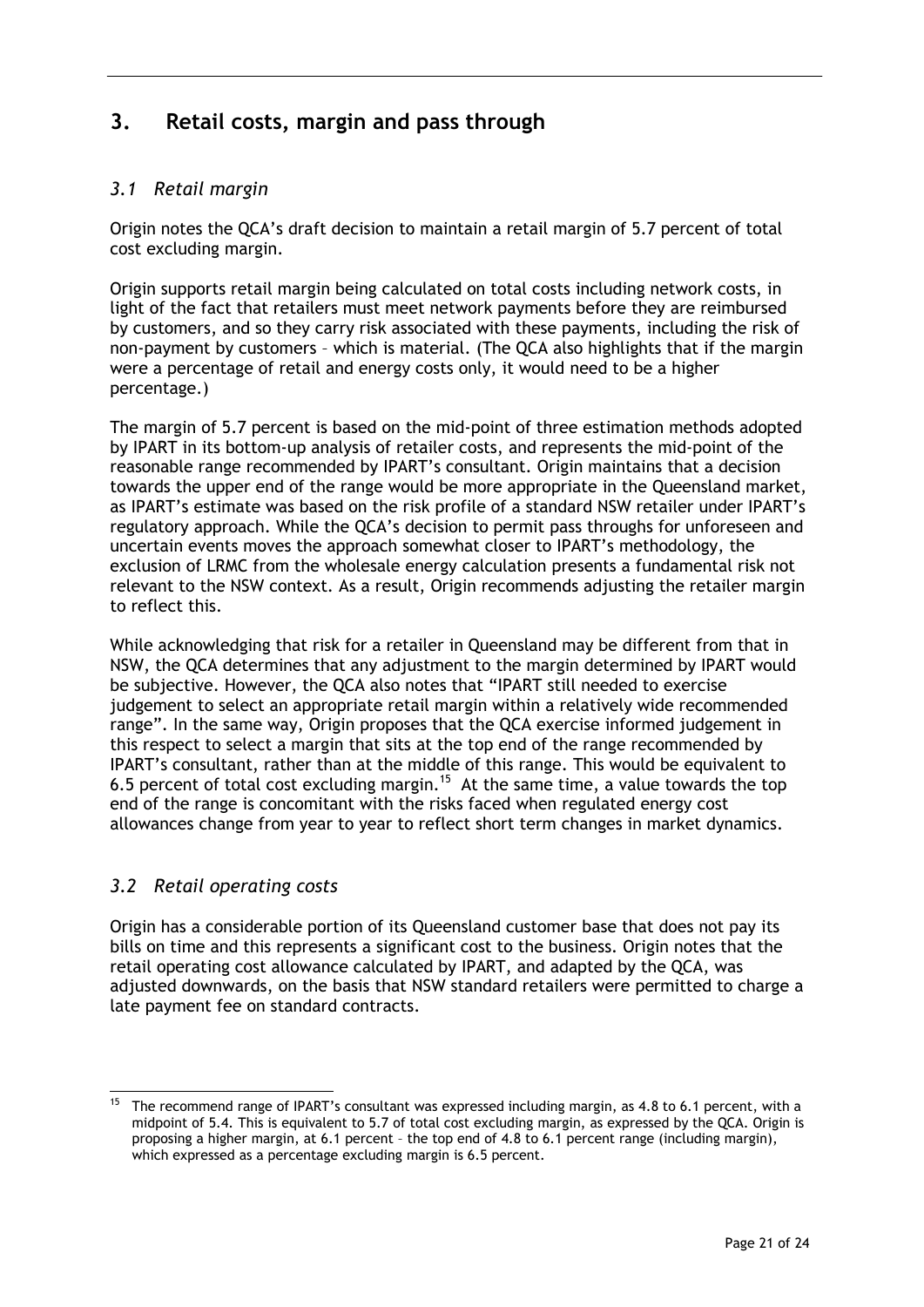The Queensland Electricity Industry Code allows<sup>16</sup> for charging of late fees only where this is stated in the notified prices. As such, Origin believes that the retail operating cost allowance should be adjusted to account for the \$2.30 that was deducted from IPART"s ROC to adjust for the charging of late payment fees.

## *3.3 Pass through and SRES*

Origin welcomes the QCA"s decision to allow for pass throughs for unforeseen and uncertain events. The inclusion of this mechanism should reduce customer tariffs over the medium term compared to the base case, since tariffs will only need to increase when relevant events occur, rather than across the board to accommodate generally increased risk.

Origin proposes also that the QCA consider including a pass through mechanism in the first year of the next pricing delegation, in the interests of consistency and in light of the considerable shortfall that has arisen in prior years. Origin notes that IPART is currently considering retailers" applications for such a pass through event that spans regulatory determinations.

#### *Operation of the pass through mechanism*

Origin welcomes the broad scope provided to the regulator to determine events that require a pass through event, as well as recognising two specific events that create significant risk of under-recovery, namely SRES forecasts and discrepancies between forecast and actual network costs. With respect to the latter, Origin supports the rule change proposed by IPART to the AEMC in relation to the more timely release of network prices. For the avoidance of doubt, Origin proposes that the list of events should include (but not be limited to) regulatory events such as:

- Meeting additional obligations related to green energy schemes (existing and future);
- A retailer of last resort event;
- Meeting additional obligations relating to Government-imposed energy hardship policies;
- One-off AEMO charges (such as reserve trader or direction events), and
- New taxation events.

Origin supports the QCA"s decision that no specific materiality threshold on the pass through events should be set, as:

- The notion of materiality is subjective and is difficult to define, particularly in isolation of other elements to which retailers and customers are exposed;
- The requirement that the pass through event be of equal incidence on all retailers substantially reduces the scope for pass through events and will tend to limit events to a small number of highly material events only;
- There will be considerable cost associated with processing an application for a pass through event and retailers would not pursue this if the amount in question was only minor. This should operate as an effective incentive to ensure only material differences become the subject of pass through applications.

 $\overline{a}$ 

<sup>16</sup> Clause 4.9.6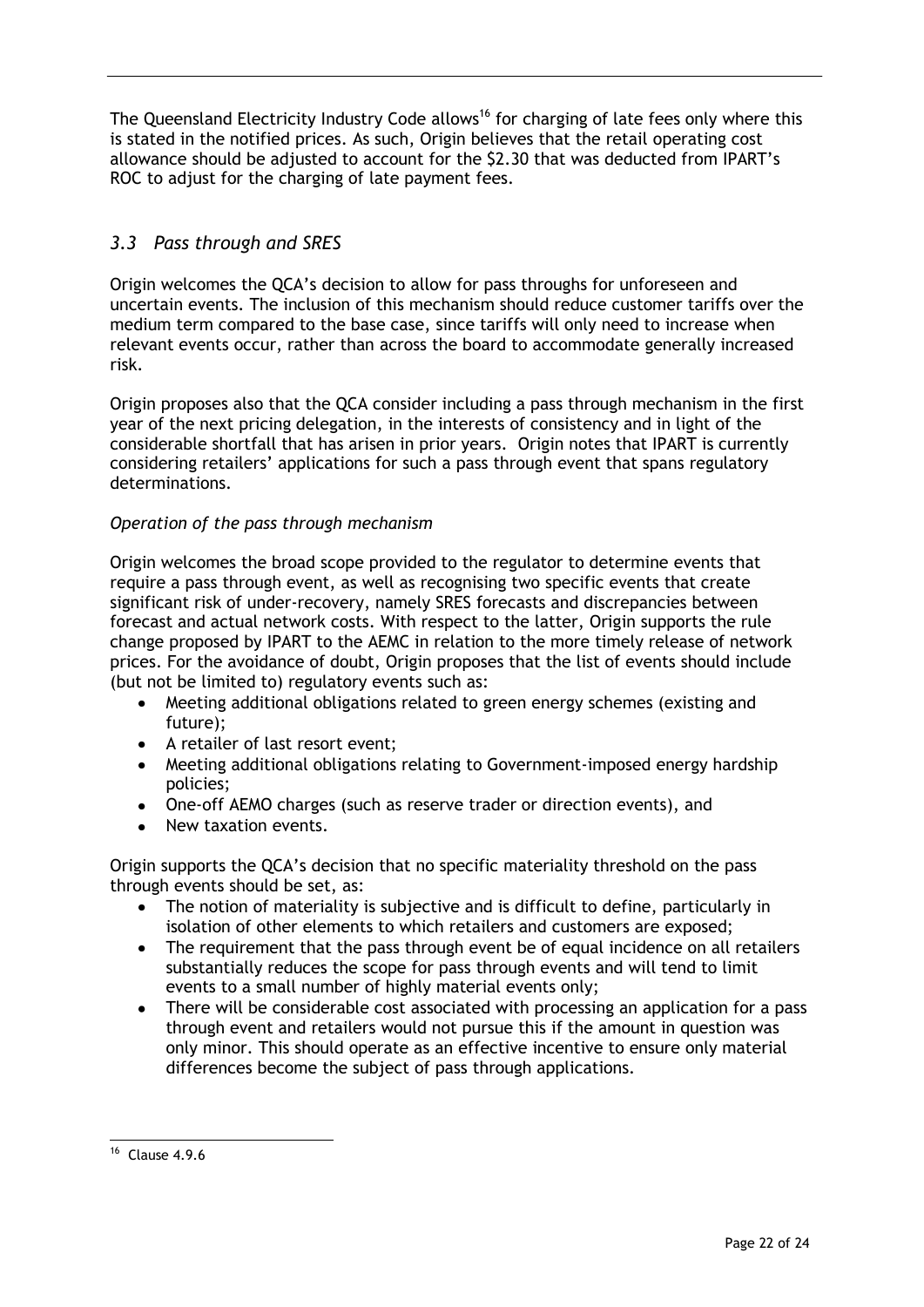For the reasons stated above, trivial claims are unlikely. The QCA can readily assess the materiality of the event based on the likely impact on retailer revenues and customer bills.

#### *Allowing for shortfalls in SRES in prior years*

Origin believes the pass through mechanism should operate in all three years of the next price delegation, in order to compensate retailers for SRES shortfalls.

The consideration of SRES costs within the Queensland pricing framework has already resulted in Origin and other retailers not recovering the appropriate SRES costs in the retail electricity tariffs in financial year 2012, a similar shortfall is likely in financial year 2013. These costs amount to tens of millions of dollars. This has occurred because the QCA has determined the SRES allowance based on the non-binding liability estimate for calendar year 2013. In recent years the non-binding liability has materially varied from a liable entity"s actual liability for the relevant calendar year.

Now that the QCA is in a position to recognise the impact of inaccurate SRES forecasts in prior years, Origin proposes that a pass through be permitted in the first year of the next delegation, allowing an additional \$4.70/MWh for SRES to compensate for under-recovery in 2012-13. The calculation to support this value is set out in Table 4, below. This value may need to be adjusted for any difference in volumes between FY13 and FY14.

| 2H, CY12 |                          |
|----------|--------------------------|
|          |                          |
| 23.96    | 1H, CY13 $(F)^*$<br>7.94 |
| 23.96    | 19.70                    |
|          | 4.70                     |
|          |                          |

\*1H CY13 STP based on binding STP figure released 15 March 2013. Assumes Clearing House certificate price of \$40

To the extent that the QCA is impeded from applying a pass through component in the first year of the next delegation we would propose that it consider requesting an amendment of the terms of reference to accommodate this. Failing this, any adjustment in FY15 must account for under-recoveries in both FY13 and FY14.